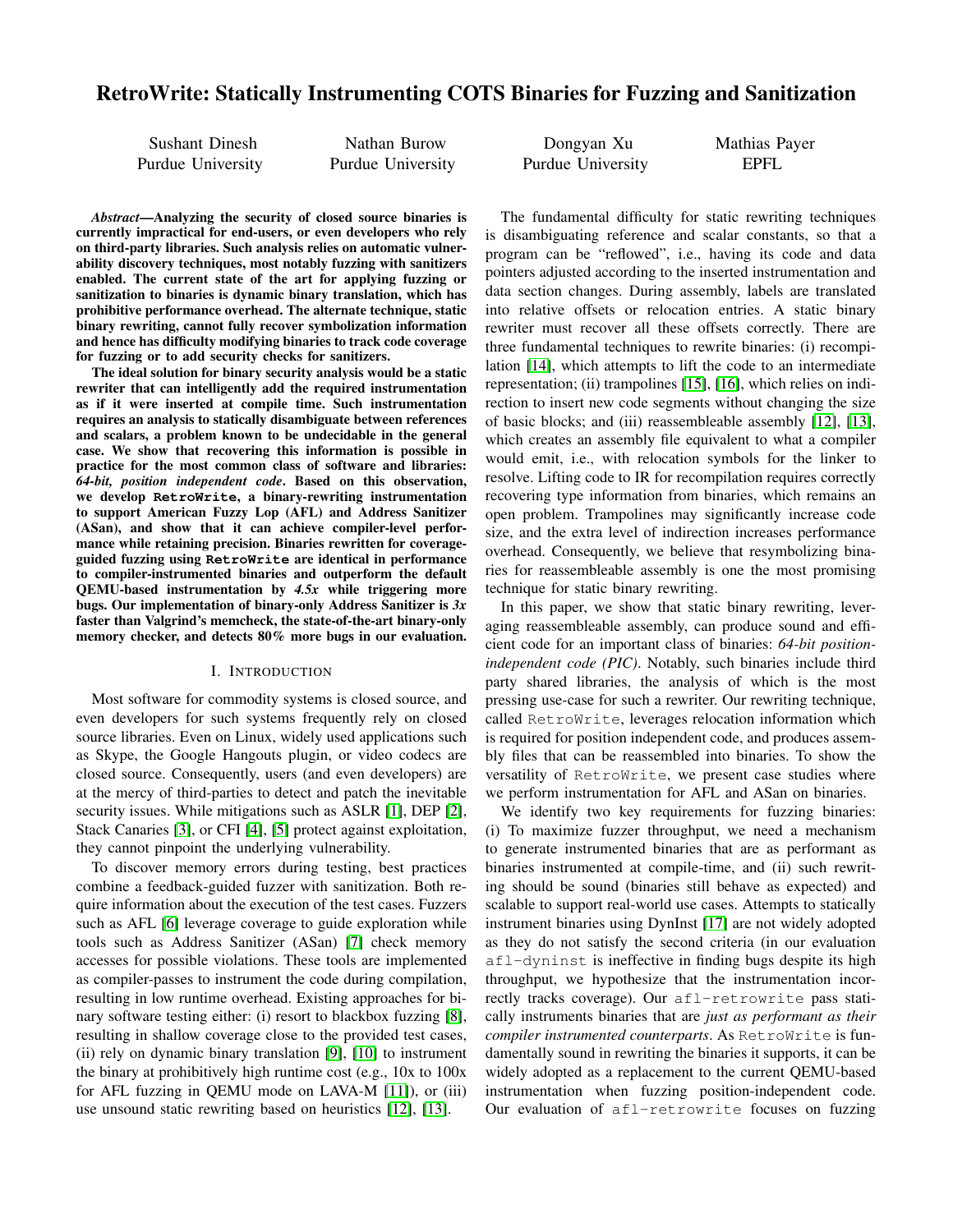throughput and effectiveness on seven real-world applications: readelf, bzip2, file, bsdtar, pngfix, tiff2rgba, and tcpdump, and on the LAVA-M benchmarks. afl-retrowrite has *4.2x and 5.6x higher fuzzing throughput* compared to QEMU-based AFL instrumentation on real-world benchmarks and LAVA-M respectively. On the LAVA-M benchmarks, afl-retrowrite finds more bugs than binary-based solution and is on par with compiler-based counterparts.

Fuzzers depend on program crashes to detect and report bugs. Consequently, bugs that do not trigger crashes are not caught through fuzzing. ASan is the most widely used memory checker that detects memory corruption bugs when they are executed (instead of silently corrupting some memory region). ASan is implemented as a compiler pass that adds tripwires to detect memory corruption. The availability of source information allows ASan to be far superior in terms of performance and bug detection rate when compared to existing binary-only solutions [\[18\]](#page-13-17), [\[10\]](#page-13-9). Valgrind memcheck, the state-of-the-art binary-only memory checker, relies on dynamic binary translation (DBT) to instrument binaries at runtime. Valgrind's overhead (about  $2x - 20x$ ) due to DBT and heavyweight instrumentation makes it unsuitable for fuzzing. To the best of our knowledge, there are no lightweight alternatives to fuzz binaries with Valgrind memcheck. We develop ASan-retrowrite, a Binary Address Sanitizer as a RetroWrite instrumentation pass to retrofit binaries with memory checks. ASan-retrowrite is both lightweight and finds more bugs when compared to Valgrind memcheck. Additionally, ASan-retrowrite is compatible with ASan, thereby enabling blackbox components of software, e.g., closed-source or legacy libraries, to be rewritten by ASan-retrowrite while compiling the rest of the (source) code with ASan. Compared to Valgrind memcheck, our ASan-retrowrite has a *3x speedup* and is only *0.65x slower* than ASan (due to the lack of compiler optimization and register pressure) on SPEC CPU2006 C benchmarks.

Using RetroWrite passes for AFL and ASan instrumentation is significantly better than state-of-the-art tools for fuzzing binaries in terms of performance and compatibility, integrate with source-based tools, and viable as drop-in replacements. RetroWrite is available as open-source at [https://github.com/HexHive/retrowrite.](https://github.com/HexHive/retrowrite) Our contributions are:

- A static binary rewriting framework that allows sound, efficient rewriting of 64-bit PIC binaries [\(§ III;](#page-2-0)
- An instrumentation pass] that allows binaries to be run with AFL with the same performance as compiler-based AFL instrumentation [\(§ V\)](#page-7-0);
- An instrumentation pass] that retrofits binaries with ASAN checks, increasing by *3x* orders of magnitude the efficiency of memory safety analysis for binaries [\(§ IV\)](#page-5-0);
- A comprehensive evaluation of ASan and AFL instrumentation [\(§ VI\)](#page-7-1) on benchmarks and real-world applications, followed by a discussion of limitations [\(§ VII\)](#page-11-0).

# II. BACKGROUND

Here we offer a summary of the building blocks of binary analysis and binary rewriting to ensure common background and terminology along with outstanding research questions addressed by RetroWrite.

*a) Disassembly:* Disassembly is the first step in binary rewriting, and is used to recover the existing instructions for analysis or modification. Disassembling a binary compiled for a variable length instruction set architecture is hard as the disassembler has to identify the length for each instruction. With an architecture as extensive as x86, nearly every sequence of bytes can be disassembled to some valid instruction. To counter this problem, the established strategies for disassembling binaries are linear sweep and recursive descent, which are discussed extensively by Schwarz et al., [\[19\]](#page-13-18). Linear sweep goes through the entire .text section topdown and eventually disassembles the entire binary while recursive descent follows the control flow of the program and disassembles all reachable code in the binary. IDA Pro [\[20\]](#page-13-19) has been the industry standard for disassembling and reverse engineering, but there are other viable contenders such as radare2 [\[21\]](#page-13-20), Binary Ninja [\[22\]](#page-13-21), and static binary analysis frameworks such as angr [\[23\]](#page-13-22). All these tools use recursive descent to disassemble binaries.

Beyond instruction length, many ISAs intermix code and data, making it hard to distinguish between these sections. In general, deciding whether bytes represent code or data is undecidable [\[24\]](#page-13-23). However, as pointed out by Andriesse et al. [\[25\]](#page-13-24), the undecidability is driven by corner cases and disassembling executables generated by mainstream compilers, e.g., gcc, clang, and Visual Studio, is possible with high accuracy (nearly 100%), even when compiled with high optimization.

*b) Binary Rewriting:* Techniques can be broadly classified into two categories based on *when* they instrument:

- Dynamic Binary Translation (DBT). DBT translates the binary while being executed. Consequently, they leverage runtime information and do not depend on complex static analysis that may not scale. This makes them an attractive solution to rewriting large software. Several off-the-shelf solutions for DBT exist, including Intel PIN [\[26\]](#page-13-25), DynamoRIO [\[27\]](#page-13-26), [\[28\]](#page-13-27), QEMU [\[29\]](#page-13-28), DynInst [\[15\]](#page-13-14), libdetox [\[30\]](#page-13-29), and Valgrind [\[10\]](#page-13-9). The most lightweight DBT techniques, i.e., Intel PIN, libdetox, and DynamoRIO, have anywhere between ∼10% to ∼20% rewriting overhead, i.e., with no instrumentation.
- Static Binary Rewriting. Static rewriting translates the binary *before* it is executed. Since the instrumentation is performed offline, the rewriter can utilize complex analysis and optimize the memory and runtime overhead, similar to compiler optimizations for source code. No offthe-shelf tool exists to rewrite *arbitrary* code. However, static rewriting is an active area of research with several research prototypes [\[14\]](#page-13-13), [\[16\]](#page-13-15), [\[31\]](#page-13-30), [\[12\]](#page-13-11), [\[13\]](#page-13-12), [\[32\]](#page-13-31). Existing prototypes vary by runtime and memory overheads and the characteristics of rewritten binaries.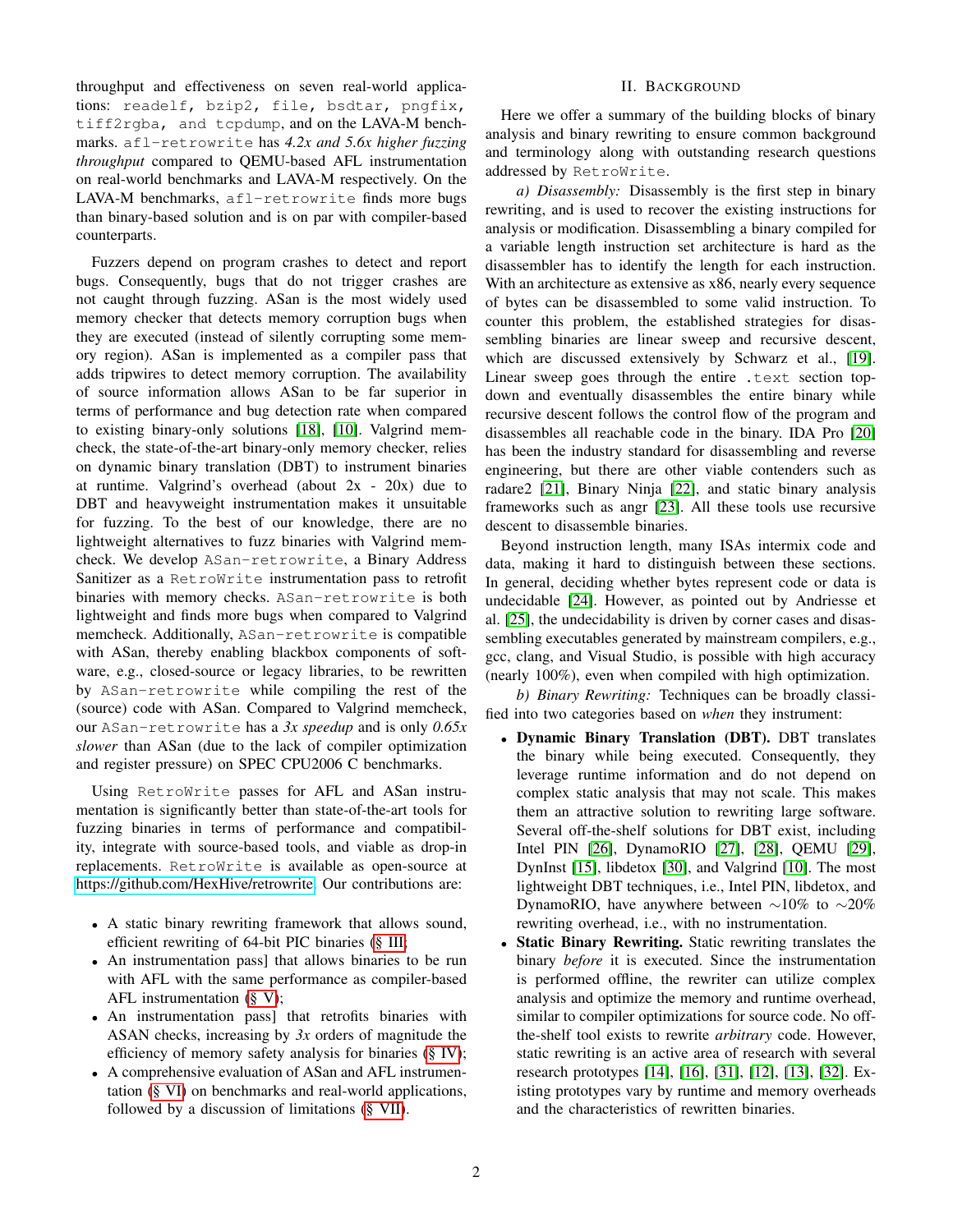No existing rewriter meets our design criteria for a security oriented rewriter: DBT suffers from prohibitive runtime overhead and hence reduces efficacy of software testing practices, e.g., fuzzing. Though optimizations such as inlining can reduce the overall instrumentation overhead, DBT remains prohibitively expensive, and cannot compete with static rewriting techniques which optimize instrumentation offline. Static rewriting suffers from its reliance on static analyses, which adds both imprecision and complexity. Consequently, existing static techniques do not scale. A solution that combines the scalability of DBT with the low (runtime) overhead of static rewriting that remains sufficiently precise to support security instrumentation is highly desirable. We will show that reassembleable assembly is such a solution.

*c) Reassembly:* The key observation of reassembleable assembly is that assembly files produced by disassemblers have a *rigid* structure, i.e., code and data are pinned to their original locations and cannot be moved. Moving code or data breaks all references in the binary, which were hard-coded from labels to specific addresses by the assembler. In contrast, a compiler-generated assembly file maintains some of the source-level abstractions, such as variable names, in the form of assembler labels. These files usually do not have hard-coded addresses as those are assigned at link time.

Reassembleable assembly creates assembly files that appear to be compiler-generated, i.e., they do not contain hardcoded values but instead assembly labels. The core process of generating reassembleable assembly is thus *symbolization*: converting reference constants into assembler labels. Symbolizing the assembly allows security-oriented rewriters to directly modify binaries, much like editing compiler-generated assembly files. Once modified, the symbolized assembly files can be assembled using any off-the-shelf assembler to generate an instrumented binary.

Reassembly was first introduced in Uroboros [\[13\]](#page-13-12). Wang et al. developed a set of heuristics based on common compiler idioms to classify constants as reference or scalars and symbolize reference constants into assembler labels. ramblr [\[12\]](#page-13-11) then advanced the state-of-the-art for reassembleable assembly by identifying several simplifying assumptions in Uroboros that led to non-functional binaries, and developed static analyses to improve symbolization accuracy. Despite this, ramblr acknowledges that their rewriting strategy is unsound and develop heuristics to abort the reassembly when rewriting correctness cannot be guaranteed.

We believe that reassembly is a promising rewriting technique for our requirements: instrumentation can be inlined thereby reducing the overall overhead, while still maintaining original program characteristics in terms of control flow, instruction selection, and register and memory access patterns. As an additional benefit, reassembly allows post-processing on symbolized assembly files. Consequently, using a security rewriter built on reassembleable assembly is inherently modular. Once the framework exists for producing the reassembleable assembly, security transformations can be added as modules to transform the assembly files before they are finally reassembled to produce the instrumented binary.

However, the main drawback of reassembly-based techniques is the requirement of completeness: no constant can be misclassified as a reference or a scalar. Without being complete, there is no guarantee that the reassembled binary will function correctly. However, it has been shown that statically determining whether a constant represents a scalar or a reference is infeasible [\[33\]](#page-13-32). Therefore, existing techniques are empirical and use heuristics to approximate a sound static analysis. While they work in many cases, they are generally insufficient to rewrite real-world binaries. For example, ramblr (representing state-of-the-art) reports false negatives in identifying references on coreutils built for x86-64. With larger, real-world applications, we expect a large number of misclassifications, which would prevent a binary from being rewritten correctly. Fortunately, while this restriction holds for the general case, there is hope for position-independent binaries.

*d) Position-Independent Code (PIC):* Executables compiled to be position-independent may be loaded at any virtual address by the loader. PIC is required both for ASLR and for shared libraries. Shared objects, such as libraries, are positionindependent out of necessity: different processes may have different address space layouts and libraries need to be loaded at arbitrary addresses. Traditionally, executables are compiled to be loaded at a fixed address, because PIC introduces overhead by requiring offsets to be calculated at runtime rather than compile time. However, recent architectural features, e.g, the ability to reference relative to the instruction pointer  $(rip)$ on x86 64, have made this overhead negligible. Dynamic linkers are now smarter and have additional relocations to further reduce this overhead, making their performance identical to non-PIC while improving security.

All major Linux distributions such as Ubuntu, Fedora, and Gentoo [\[34\]](#page-13-33), [\[35\]](#page-13-34), [\[36\]](#page-13-35), have switched to compiling and shipping binaries as PIC by default. In the smartphone ecosystem, Android has removed support for non-PIC linking and compiled binaries have to be PIC since Lollipop [\[37\]](#page-13-36). Though iOS does not forbid non-PIC binaries, it strongly encourages PIC and emits warnings for non-PIC binaries [\[38\]](#page-14-0). As PIC improves security guarantees with minimal performance impact, we anticipate PIC to be the de-facto standard on all platforms in the future. Therefore, we focus our efforts on developing principled techniques to rewrite PIC binaries by leveraging their relocation information for symbolization.

#### III. RETROWRITE

<span id="page-2-0"></span>Binary rewriting allows for post-compilation modification of binaries. In particular, instructions can be added or deleted to enforce new security properties or remove unwanted functionality, while still maintaining an executable binary. Consequently, binary rewriting can be an incredibly powerful mechanism for increasing security by enabling, e.g., coverage-guided greybox fuzzing, and memory checkers with near source-based performance *on binaries*. However, rewriting binaries is not as straightforward as editing source code, mainly due to the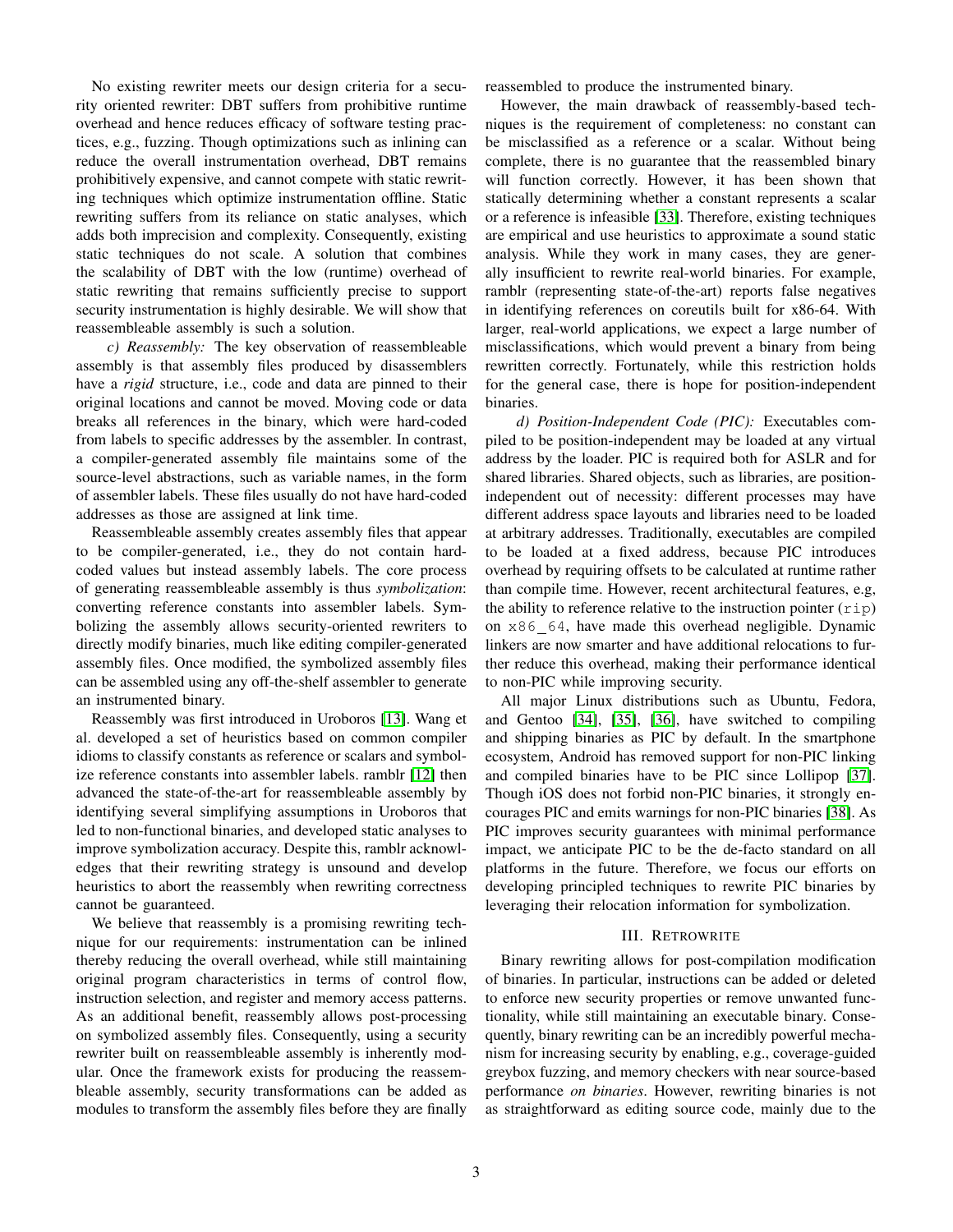<span id="page-3-0"></span>

Figure 1: Overview of RetroWrite. Taking a binary as input, RetroWrite produces an instrumented version of the binary.

fact that binaries lack source-like abstractions. Binaries lack type information, and data-structure abstractions are flattened to raw memory accesses. Worse yet, the symbol information used to link the location of, e.g., functions and basic blocks to calls and jumps is lost. Adding or deleting code causes these addresses to change, breaking binaries. Using binary rewriting for security auditing therefore faces many reverse engineering challenges to recover sufficient information about the binary to enforce the desired security properties. The ideal rewriter, for security and fuzzing applications, should:

- (R1) Have low runtime and memory overhead when the binary is recompiled with instrumentation (Performance).
- (R2) Preserve the original program characteristics (barring changes made by the instrumentation). This, e.g., ensures that any discovered bugs directly translate to the original binary (Correctness).
- (R3) Scale to real-world software (Scalability).

Existing DBT-based techniques do not satisfy our performance criteria (R1) while existing work on static binary rewriting does not satisfy at either the correctness (R2) or the scalability (R3) criteria, see [§ VIII](#page-11-1) for a detailed discussion of prior techniques.

# *A. RetroWrite Design*

RetroWrite implements static rewriting through reassembleable assembly. The core operation to generate reassembleable assembly is *symbolization*, i.e., statically disambiguating between reference and scalar type for constants and replacing references with appropriate assembler labels. For PIC, we adopt a principled symbolization strategy without heuristics. RetroWrite leverages the relocation information in PIC binaries to reconstruct all labels that the compiler previously emitted before a binary was assembled.

RetroWrite is designed as a framework, with the reassembleable assembly-based rewriter at its core. Other modules can be added to the framework that instrument the generated assembly files to, e.g., track coverage for greybox fuzzers or add redzone for ASAN. [Figure 1](#page-3-0) shows an overview of the RetroWrite framework. RetroWrite takes as input a binary and produces an instrumented version, through a five step process. Specifically, RetroWrite's steps are:

1) Preprocessing. The first step is to load sections of the binary required for reassembly, namely the text and the

data sections. RetroWrite also loads auxiliary information, such as symbols and relocations from the binary. This step also includes disassembling using linear-sweep and recovering a best-effort control flow graph (CFG): identifying and adding edges for direct control-flow transfers. RetroWrite does not require heavyweight analyses to infer indirect control-flow targets, limiting analysis time and scaling to larger binaries.

- 2) Symbolization. Symbolization is the core of RetroWrite's rewriting procedure. RetroWrite uses relocation information from the loading phase and the recovered control-flow graph to identify symbolizable constants, in both the data and code sections, and convert them to assembler labels. RetroWrite outputs reassembleable assembly at the end of this step. The reassembleable assembly may be further processed by other tools or instrumentation passes developed in RetroWrite.
- 3) Instrumentation Passes. Instrumentation passes operate on the reassembleable assembly to instrument and modify the target binary. The rewriting API is both flexible and expressive to perform heavyweight transformations on binary-code. We show the power of instrumentation passes in two case studies for AFL and ASan.
- 4) Instrumentation Optimization. RetroWrite analyzes the instrumentation to determine the required number of registers and side-effects. The results of these analyses are then used to: (i) selectively save (and restore) state changes, e.g., conditional flags, before (and after) every instrumentation site, and (ii) allocate registers for instrumentation.
- 5) Reassembly (ASM). As the final step, RetroWrite produces an instrumented assembler file. This may further be processed by other tools that operate on compiler generated assembly files before being assembled to a working binary using any off-the-shelf assemblers.

One advantage of our technique is that we do not need to lift assembly to a higher-level intermediate language, a process that requires precise modeling of the instruction set architecture (ISA). Capturing instruction semantics to lift from disassembly to an intermediate language is hard, must be implemented on a per-architecture basis, and is known to be error-prone. RetroWrite is lightweight and works directly on disassembly generated from any off-the-shelf disassembler.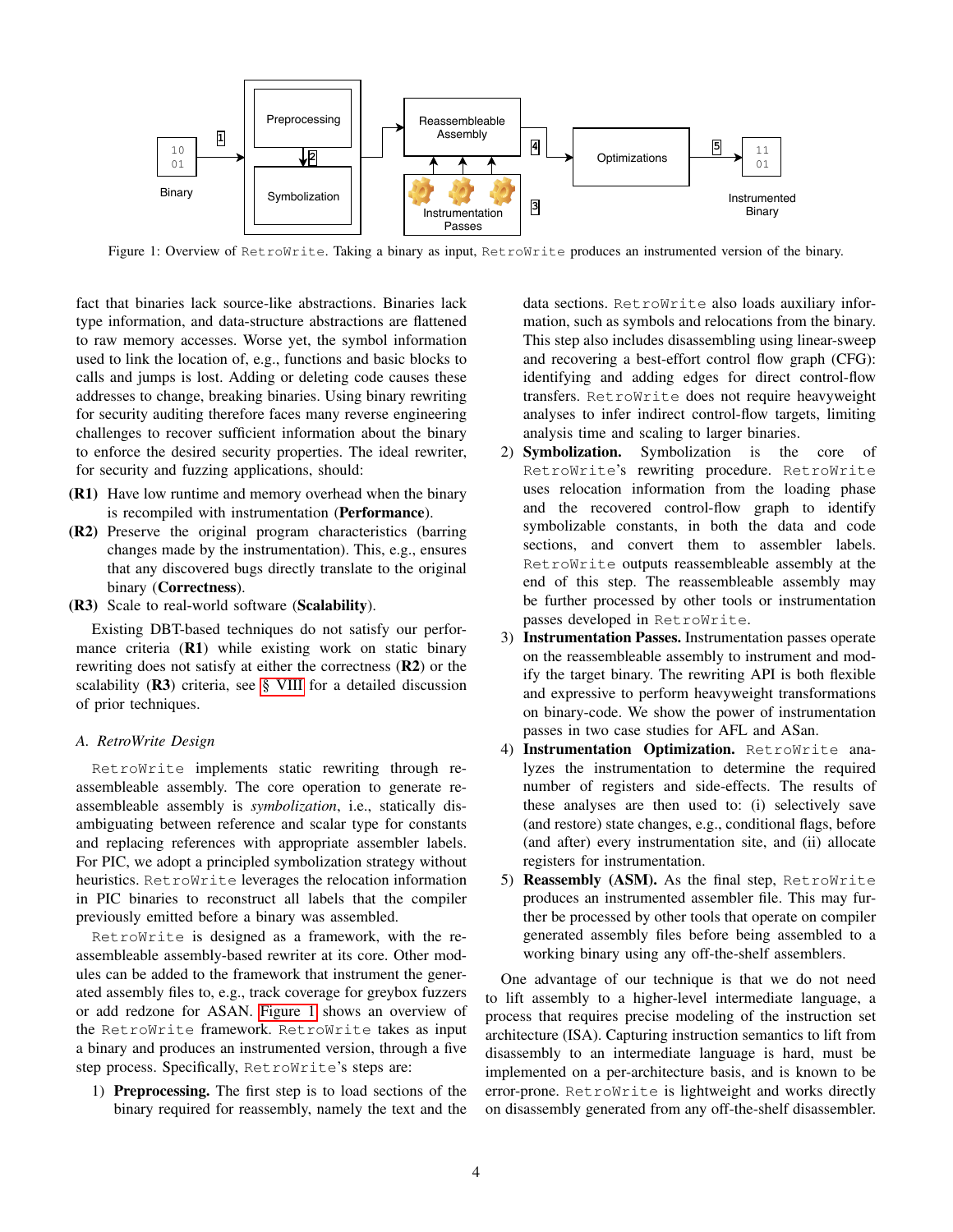Consequently, our design makes it straightforward to extend our rewriting framework to support multiple architectures.

*Symbolization.* Our symbolization procedures runs in three different phases, corresponding to symbolizing different types of references between code and data:

- 1) Control Flow Symbolization. Operands to controlflow instructions, i.e., calls and jumps, are converted to assembler labels, providing *code-to-code references*.
- 2) PC-relative Addressing. As position-independent code cannot reference fixed addresses, references are calculated relative to the program counter (on x86-64, this is rip). We adjust the operand of instructions that compute PC-relative addresses to use an assembler label instead. Then, at the location referenced by the instruction (calculated statically) the corresponding assembler label is defined. Such labels encompass both *code-tocode* and *code-to-data references*. This implicitly covers cases of indirect jumps and calls as function references are symbolized at the point where the address is taken, thereby concretizing the (until now imprecise) CFG.
- 3) Data Relocations. Lastly, we handle data references. In essence, we mimic the dynamic linker/loader in performing the relocations: at the offset pointed to by the relocation entry, we replace the bytes by an assembler label. The corresponding label is then defined at the address pointed to by the relocation (exact formula depends on the type of relocation). This process handles both *data-to-data* and *data-to-code references*.

Note that our approach to symbolization is fundamentally different from existing work: rather than using heuristics and analyses to categorize a constant as a scalar or a reference, we use relocations, PC-relative addressing, and recovered control flow to determine reference constants and symbolize them. Therefore, our approach is sound by construction and has zero false positives and false negatives. This means our approach is generic, and applicable to any real-world PIC binary.

#### *B. Implementation*

Our current implementation supports Linux x86-64 PIC binaries. It is implemented in about 2,000 lines of Python code and uses Capstone (a disassembly framework with support for multiple ISAs) to disassemble raw bytes into x86-64 instructions. RetroWrite uses pyelftools, an ELF parsing library to load ELF files and parse relocation information. The disassembly and relocation information are given to our symbolization analysis, which then synthesizes reassembleable assembly. Though our current implementation is restricted to the x86-64 architecture, other architectures supported by Capstone can be added with small engineering effort.

Generating reassembleable assembly is the first step towards rewriting binaries. Once reassembleable assembly is generated, writing instrumentation passes to safely instrument binaries at low-overhead requires three things: (i) a logical abstraction for analysis and instrumentation passes to operate on, e.g., modules, functions, or basic block level granularity, (ii) working around the ABI to ensure the instrumentation does not break the binary, and (iii) automatic register allocation to achieve compiler-like overhead.

*a) Function Identification:* Our reassembly step does not strictly need function start and size information. However, the rewriter and the instrumentation API greatly benefit from function information as it provides a natural way to structure analysis and instrumentation at function granularity. Our implementation uses the symbol table to identify function start and sizes. To support stripped binaries, users may reuse function identification as provided in commercial tools such as IDA Pro, or open source frameworks such as radare2, as a part of a pre-processing step. An alternative is to use other existing research in function identification [\[39\]](#page-14-1), [\[40\]](#page-14-2), [\[41\]](#page-14-3), [\[42\]](#page-14-4). Note that the symbol information, when available, is strictly provided as a convenience to the instrumentation API, and not required by the symbolization step. Additionally, libraries contain exported symbol information even when stripped.

*b) ABI Dependencies:* The instrumentation API must also be aware of the ABI limitations to ensure the binary is instrumented as intended. For example, the System V ABI for x86-64 (the default ABI on Linux) specifies that leaf functions (functions that do not call other functions) may use 128-bytes below the stack-pointer as an implicit stack, without allocating it explicitly. This means that pushing or popping from the stack to save state before and after instrumentation would compromise stack-local variables, resulting in incorrect execution. To work around this limitation, RetroWrite discovers leaf functions through a static analysis. The instrumentation API is aware of the ABI and maintains a separate stack to save and restore state when instrumenting leaf functions. Other ABI dependencies include the calling convention, which influences the register allocation analysis as arguments may be passed in registers, and registers are used for the return value.

*c) Register Allocation:* Unlike a compiler-based instrumentation, binary-only tools do not have the luxury of relying on virtual registers and allowing the compiler to assign physical ones, but must choose their own physical registers. The instrumentation cannot clobber any program state, i.e., registers, conditional flags, program stack, or global state, as this can have unintended side-effects, leading to crashes or inconsistencies that are hard to debug. Therefore, the safest option is to save all state before entering instrumented code, and restore the saved state before exiting. However, this is prohibitively expensive hence undesirable.

To reduce overhead from saving program state, RetroWrite performs a conservative (over-approximate) intra-function liveness analysis to find all registers (and flags) that are live at instrumentation sites. In short, our liveness analysis is equivalent to a compiler-based liveness analysis with variables replaced by registers. As the analysis relies on the control-flow graph, which is incomplete (imprecise), the analysis has to over-approximate the set of live registers: we can tolerate false positives (register belongs to live set according to the analysis, but is not actually live) but not false negatives. False positives translate to fewer registers available for allocation and hence greater number of register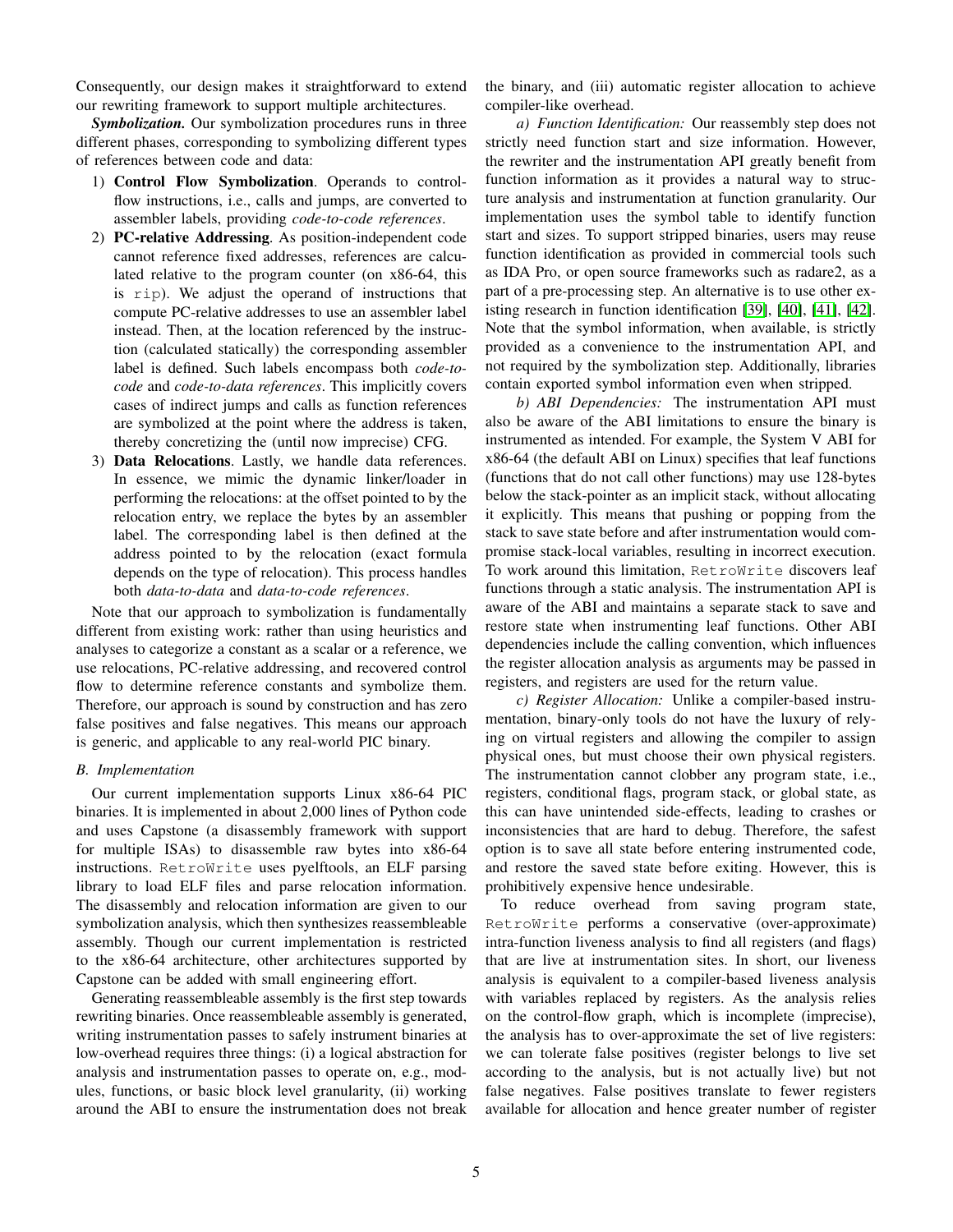spills for instrumentation while false negatives lead to clobbering a register in use and consequently errors during execution. To reduce overall overhead, the instrumentation API ensures that non-live registers are allocated first before allocating live registers. Any live register that is allocated is also automatically saved before and restored after the instrumentation. Similarly, if the instrumentation clobbers conditional flags, these are detected, saved, and restored automatically as a part of the API.

# IV. BINARY ADDRESS SANITIZER

<span id="page-5-0"></span>To demonstrate the potential security benefits of static binary rewriting, we first develop a memory checker plugin for the RetroWrite framework. Software written in low-level languages, i.e., languages without memory-safety guarantees, such as C and C++, is susceptible to memory corruption bugs. These bugs are the root cause of 70% of vulnerabilities in Microsoft code [\[43\]](#page-14-5), and are frequently exploited by attackers to gain arbitrary code execution capabilities. Efforts to enforce full runtime memory safety (spatial and temporal) have been prohibitively expensive [\[44\]](#page-14-6), [\[45\]](#page-14-7) as they require every memory access to be checked in addition to tracking allocation information for every memory object. An alternate approach is to catch these bugs during software testing. However, these bugs may be subtle and not detectable through a crash. Even if the software crashes, isolating the root cause is usually nontrivial. Memory checkers [\[10\]](#page-13-9), [\[18\]](#page-13-17), [\[7\]](#page-13-6) are a class of software testing tools that detect memory corruption bugs. They also provide a detailed backtrace of execution prior to the crash, making bug isolation and patching easier.

Valgrind is a popular dynamic binary instrumentation (DBI) framework that provides a state-of-the-art memory checker, appropriately named "memcheck". Valgrind provides an efficient mechanism for dynamic analyses to associate and track metadata to every register and memory value, i.e., shadow values. Memcheck uses Valgrind's shadow value capability to detect accesses to undefined memory locations, e.g., either uninitialized variables or out-of-bound accesses for buffers, by tracking undefined bit values. However, this is expensive, incurring anywhere from 2x to 300x overhead, making memcheck infeasible for use with frequent execution during testing, and in particular fuzzing, where higher throughput directly correlates to higher bug-finding probability.

# *A. Address Sanitizer Semantics*

Address Sanitizer (ASan) [\[7\]](#page-13-6) is a tripwire-based approach to detect memory corruption. In short, ASan modifies the memory allocation of an application to surround every memory object with a redzone, a forbidden region of memory whose access triggers a crash. Then, ASan instruments every memory access to check if it is an access to an allowed address, i.e., not a redzone. ASan provides probabilistic guarantees in detecting spatial and temporal memory safety violations: it increases the probability that a memory corruption triggers a crash close to the location of the bug, but is not guaranteed to detect every

instance of memory corruption. ASan is implemented as a compiler pass in gcc and clang.

ASan utilizes shadow memory to keep track of allocated bytes of memory. As tracking allocation status for every single byte of memory in an application is prohibitively expensive, ASan maps eight bytes of memory to a single byte of shadow memory. The shadow byte value represents the state of memory. If an access to a memory location is forbidden, e.g., because it is deallocated or a redzone, then the corresponding shadow byte is *poisoned*, i.e., stores the value 0xff. ASan uses two kinds of instrumentation: (i) *ASan allocation* to pad all allocations with redzones, and (ii) *ASan memory check* to terminate if an access is illegal.

# *B. Design*

Our goal is to implement a binary version of ASan in RetroWrite that closely resembles and integrates seamlessly with the source-based sanitizer. ASan-retrowrite works with source-based solutions to instrument parts of an application where source code is unavailable, e.g., when linking against closed-source or legacy libraries, while applying existing compiler-based instrumentation where source code is available. The main difficulty in porting source ASan directly to binaries, even with a rewriting framework, is the lack of abstractions: binaries do not have any information about variables, types, or buffer bounds as these are stripped away during compilation. Recovering some of this information is possible through static analysis. But these analyses are expensive and impact scalability of systems that build on them. As our focus is on building a practical binary equivalent of ASan to aid the fuzzer in finding bugs, we trade some precision to scale to real-world software (see [Table I](#page-5-1) for a policy comparison).

*a) Stack:* ASan-retrowrite instruments stackobjects at a stack frame granularity. Therefore, our instrumentation may miss bugs when the overflow is contained within the stack frame. This limitation is common to all binary-only tools as they do not have access to variable scope and type information. Several techniques have been proposed in the context of decompilation to recover this information [\[46\]](#page-14-8), [\[47\]](#page-14-9), [\[48\]](#page-14-10), [\[49\]](#page-14-11). However, they are over-approximate which leads to false positives, limiting their usefulness in a fuzzing scenario. Adding redzones at stack frame granularity allows us to catch overflows on the stack without introducing false positives.

As an optimization, ASan-retrowrite does not redzone stack frames for every function. During compilation, the compiler performs a conservative analysis to identify functions that

<span id="page-5-1"></span>Table I: Overview of redzone policy as implemented in ASan and ASan-retrowrite. ASan-retrowrite is equivalent to ASan on the heap, instruments at a stack frame granularity on the stack, and does not redzone global memory objects.

| <b>Memory Object</b> | ASan                          | ASan-retrowrite     |
|----------------------|-------------------------------|---------------------|
| Heap                 | Individual                    | Individual          |
| <b>Stack</b>         | Individual; 32-byte (default) | Stack-frame; 8-byte |
| Global               | Individual; Padded to 64-byte | No redzone          |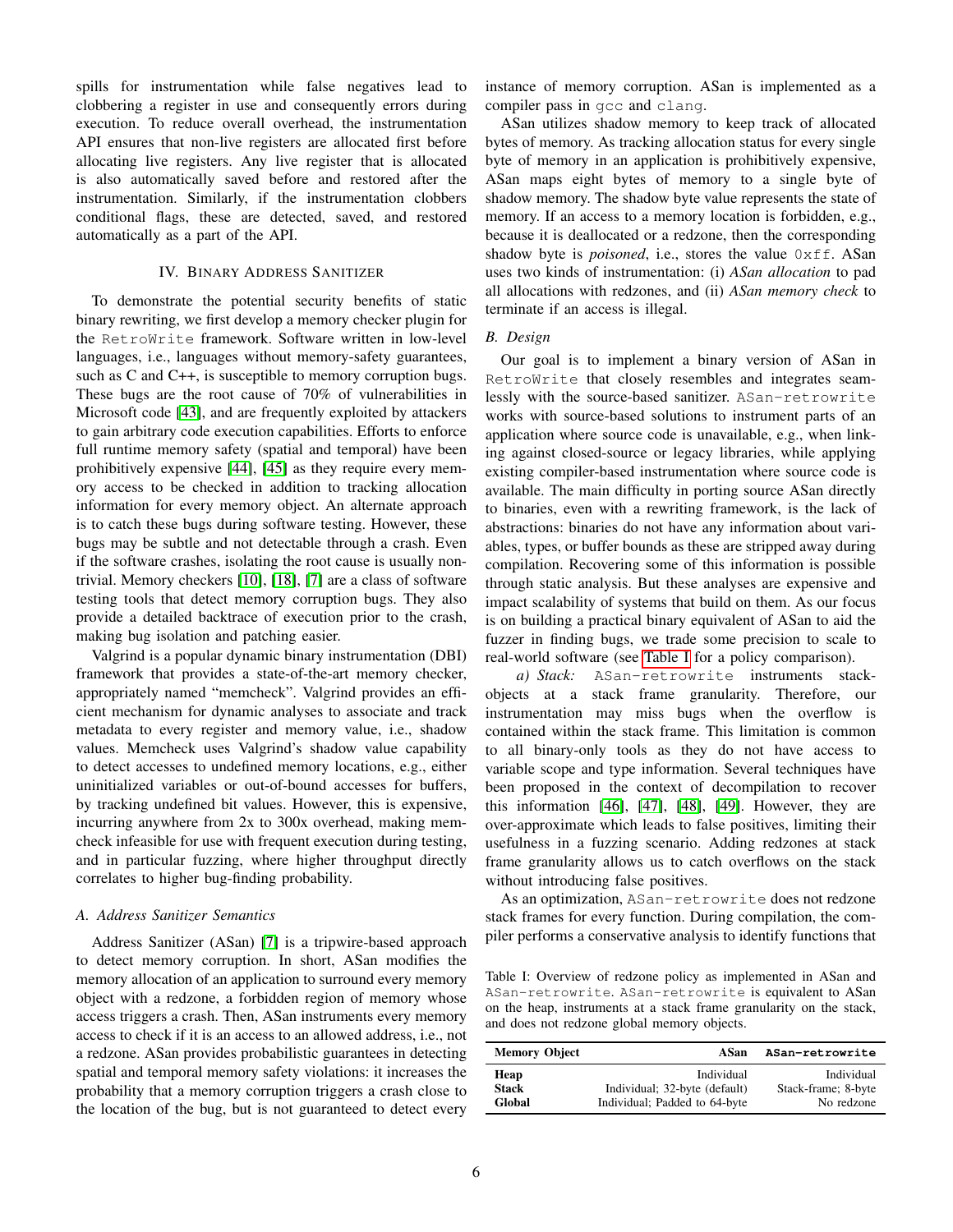<span id="page-6-0"></span>

| (a)                        | (b)                                | (c)                                            |
|----------------------------|------------------------------------|------------------------------------------------|
|                            | 7 ile .loop                        | lea .LC40100(%rip), %r15                       |
| $i \neq 1$ ;               | $6$ cmp $strbx$ , $str15$          | lea . $LCA0000$ $(\text{kip})$ , $\text{trb}x$ |
| $\text{Foo}[i] = \text{$ ; | 5 addg 0x10, %rbx                  | # Reassembly                                   |
| // Access to global Foo    | $4$ # loop body                    | lea .Foo+0x100(%rip), %r15                     |
| <b>while</b> $(i < 32)$ {  | $3$ . loop:                        | lea .Foo(%rip), %rbx                           |
| $int i = 0;$               | 2 lea $0x40100$ ( $8rip$ ), $8r15$ | # Compiler-ASM                                 |
| // Foo is a global buffer  | $1$ lea $0x40000$ ( $xip$ ), $zbx$ | # .Foo allocated @ 0x40000                     |
|                            |                                    |                                                |

Figure 2: Code snippets to illustrate difficulty in modifying global data section. (a) Source code (simplified) provided for clarity, (b) Shows disassembly when the binary is compiled with optimization (-O2), (c) Compares a compiler generated assembly file which has the correct semantic connection between the two labels, while the reassembly misses this connection, and treats them as two independent labels. Making this semantic connection is in general undecidable, but a requirement for modifying the layout of global data.

have a potential stack-based buffer overflow, and selectively adds stack-canaries to protect the saved return address. We leverage this observation to our advantage and redzone only stack frames that have such canaries; as other functions are proved to be free from stack-based overflows at compile-time. Additionally, rather than enlarging the stack frame by adding new bytes for the redzone, we reuse the slot occupied by the canary and poison the corresponding byte in shadow memory to disallow access to it. This is equivalent to adding additional bytes in terms of detection capabilities while not incurring the memory overhead.

Lastly, as the stack frame is implicitly freed on function return and may be reused by the next function call, we identify every function exit, and unpoison the redzone before exiting from the function. Mechanisms that unwind the stack frame, such as long jmp, require us to unpoison all the stack frames that are unwound. To handle this case, we add additional instrumentation to iteratively unpoison every byte from the current stack top to the saved stack pointer (saved during the corresponding call to setjmp).

*b) Global:* ASan-retrowrite does not redzone globals. Symbolizing the disassembly is insufficient to perform arbitrary transformations on data section layouts and requires recovery of semantic information lost during compilation. To illustrate this problem, [Figure 2](#page-6-0) shows a snippet of disassembly alongside the source code, compiler generated assembly, and the reassembly. The access to the global buffer Foo is converted into an access through a pointer in the compiled code, where  $\epsilon$  rbx is the iterator and  $\epsilon$  r15 is the bounds for the loop. As these addresses are symbolized to assembler labels independently, i.e., without understanding the semantic connection between labels, the generated reassembly has two independent labels that point to the beginning and end of Foo respectively. This is the cause of the problem: if we add bytes below Foo for the purposes of a redzone, the above label will no longer point to the semantic end of object Foo, and therefore the loop bounds will be incorrect. In general, if there is an object below Foo, we cannot know if the instruction references the beginning of the next object or the end of Foo. This is a semantic difference that the reassembleable assembly fails to capture. More generally, for every two adjacent globals, there are two labels, separating them. One for the first object's end, the other for the second object's beginning. These two labels are collapsed into a single indistinguishable offset.

Unfortunately, this is a common code pattern. Any binary rewriting tool that tries to modify the data layout must disambiguate the semantic meaning of such references. We could design an analysis to track pointer capabilities (track base pointers for every derived pointer), and propagate this information at every pointer operation involving two reference operands, e.g., subtraction to find length or comparison to check for bounds. This would allow us to semantically disambiguate the meaning of a reference use, i.e., is the address used to refer to the start of an object or is it used to denote the end of the previous object, by checking the pointer base. However, to precisely track pointer capabilities statically on a language that allows arbitrary pointers (such as assembly) we need precise alias information, which is undecidable to compute statically [\[50\]](#page-14-12). Alternatively, this information can be recovered through heuristics, but would hurt ASan-retrowrite's soundness and introduce false positives. Therefore, we leave such efforts to future work. While we acknowledge this limitation, note that the number of global objects in an application is fixed and relatively small when compared to the number of allocations on the heap or stack. Therefore, compared to ASan, ASan-retrowrite may miss a fixed number of overflows between global objects. Other binary-only tools, such as Valgrind memcheck, also suffer from the same limitations.

### *C. Binary Address Sanitizer Implementation*

ASan-retrowrite is implemented on top of RetroWrite. We use the disassembly from RetroWrite to identify all memory accesses and instrument them with memcheck instructions. The memcheck instructions themselves are written in assembly with actual registers replaced by symbolic register names. This allows us to leverage the register allocation capabilities of RetroWrite to reduce the overhead. We identify functions that use stackcanaries, and instrument the stack frames of such functions with redzones as described earlier. For each redzoned function, we identify all exits (including longjmp), and unpoison the stack before the exit. ASan initialization and de-initialization functions are registered as new entries in .init array and .fini array respectively. Finally, RetroWrite emits the instrumented reassembly file, which is then compiled and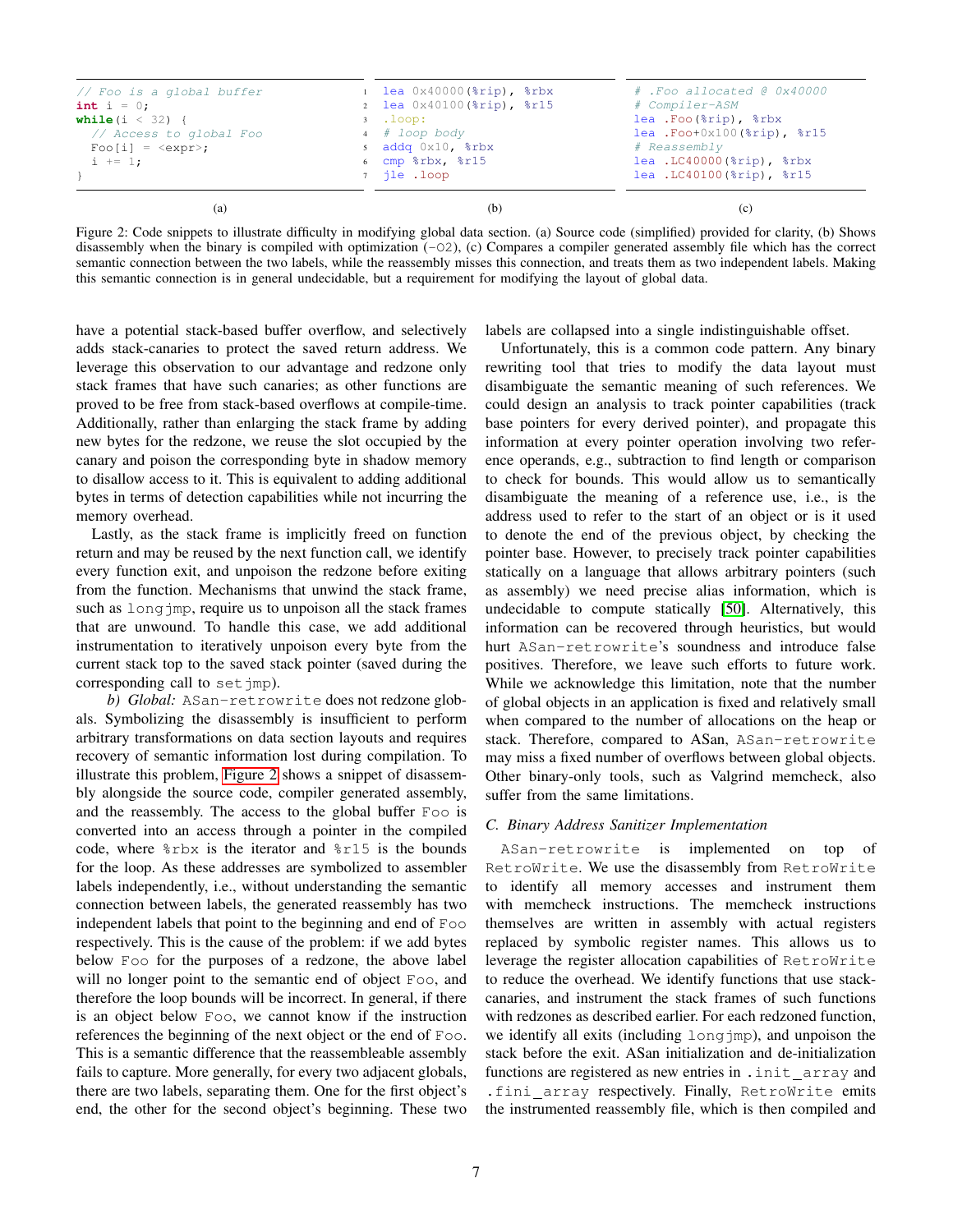linked against the ASan runtime library, libasan.so, to produce the ASan-retrowrite instrumented executable. Note that this allows interaction with other code that may already have been instrumented with ASan. Our experience in implementing ASan-retrowrite in RetroWrite suggests that other source-based sanitizers can be ported to support binaries with minimal engineering effort.

### V. AFL COVERAGE INSTRUMENTATION

<span id="page-7-0"></span>We now present an instrumentation pass for binary fuzzing. At its core, fuzzing is a form of random software testing where an application is run with random (potentially malformed) inputs while monitoring the runtime for unexpected behaviors, e.g., crashes, memory exhaustion, or infinite loops. However, blackbox fuzzing, i.e., fuzzing with no knowledge about the target application, may not be effective in most cases as a majority of inputs are likely to explore very shallow code paths. This severely limits a fuzzer's ability to uncover bugs in deep parts of code. *Coverage-guided fuzzing* tackles this problem by using program traces generated by the inputs as a feedback mechanism to tailor future inputs to the fuzz target.

*a) AFL:* AFL is one of the most popular and effective fuzzers in research and practice. To mitigate the cost of collecting and analyzing full program traces, AFL takes a more practical approach by tracking edge-coverage as an approximation of a program trace. AFL maintains a constantsize bitmap in shared memory to keep track of edge hit statistics during a run of the application. At compile time, every basic block start in the CFG is instrumented to collect edge coverage statistics. Statically, each basic block is assigned a key and the bitmap index  $I_e$  for an edge e is computed dynamically as:  $I_e = cur \oplus (prev \gg 1)$ , where cur and prev correspond to keys of the current and predecessor basic blocks respectively. AFL instruments applications during compilation, either through afl-gcc or through the more optimized llvmmode, afl-clang-fast.

For uninstrumented binaries, AFL resorts to QEMU to instrument binaries dynamically at runtime. However, this has a significant overhead (∼10x) compared to the sourcebased solution, reducing the fuzzer's throughput. Another significant drawback of using QEMU is its inability to support sanitizers, such as ASan, severely limiting AFL's bug detection capabilities. Recent advances in fuzzing, such as QSYM [\[51\]](#page-14-13) or Angora [\[52\]](#page-14-14), extend AFL. If they target binary-only code, these AFL extensions further extend AFL-qemu or angr-afl. Therefore, improving binary AFL-based fuzzing throughput immediately improves the effectiveness of these newer fuzzing techniques.

*b) Binary AFL:* Implementing binary-level coverage instrumentation on RetroWrite requires CFG recovery and instrumenting basic blocks starts with coverage instrumentation: calculating edge index and updating bitmap state. The CFG is implicitly recovered as a part of RetroWrite's symbolization procedure. However, the original AFL implementation instruments the application at the assembly level, i.e., afl-gcc (a utility packaged with AFL) parses and instruments assembly files during compilation to generate an instrumented application. Since the assembly files generated by RetroWrite closely resemble those generated by a compiler, afl-gcc works out-of-the-box to generate AFL instrumented binaries, with no additional effort. This highlights a powerful feature of RetroWrite: the reassembly it produces is compatible with existing tools that operate on assembly, readily extending the tools' capabilities to support binary-only applications.

### VI. EVALUATION

<span id="page-7-1"></span>Our evaluation is guided by the following research questions that directly support our earlier claims:

RQ1: Does RetroWrite scale to large real binaries?

RQ2: Have we significantly improved state-of-the-art binary-only memory checkers in terms of: (a) *runtime overhead*, and (b) *coverage*, i.e., bug detection rate?

RQ3: Are we competitive with source-based memory corruption detectors, such as Address Sanitizer, in terms of: (a) *runtime overhead*, and (b) *coverage*, i.e., bug detection rate?

RQ4: How does our coverage instrumentation compare to source-based AFL instrumentation? Is our solution a *viable alternative* to using QEMU-based instrumentation of AFL?

To validate our earlier claims and answer our research questions, we perform the following experiments:

- 1) Rewrite 12 real-world binaries that are *2.7x* larger than those tested for scalability by prior art  $(RQ1)$ ;
- 2) Performance evaluation of ASan-retrowrite on SPEC CPU2006 comparing: baseline benchmarks (no instrumentation), ASan, ASan-retrowrite, and Valgrind memcheck (the most popular off-the-shelf binaryonly memory checker) (RQ2.a, RQ3.a);
- 3) Comparative security evaluation of the above targets on the Juliet testsuite on CWEs related to memory corruption (RQ2.b, RQ3.b); and
- 4) Evaluation of RetroWrite for coverage guided fuzzing with AFL, comparing source-based AFL instrumentation, binary-only AFL-instrumentation (our implementation), and QEMU mode for AFL. We compare: (i) Fuzzer throughput, and (ii) their effectiveness in finding bugs in LAVA-M testsuite (RQ4).

Hardware and Environment All our evaluations were performed on a desktop equipped with Intel(R) Core(TM) i7-6700K CPU @ 4.00GHz processor and 32 GiB of memory running Ubuntu 18.04. All the results and evaluation presented in this paper can reproduced using the docker image and instructions in the open-source repository<sup>[1](#page-7-2)</sup>.

#### *A. Scalability*

[Table II](#page-8-0) shows a list of all successfully rewritten binaries and their sizes as part of the evaluation, demonstrating the scalability of RetroWrite (RQ1). Prior work on reassembleable assembly uses coreutils to evaluate scalability to real world software, which have a median size of 394KB and a

<span id="page-7-2"></span><sup>1</sup>Docker Image: [https://github.com/HexHive/retrowrite/tree/master/docker.](https://github.com/HexHive/retrowrite/tree/master/docker)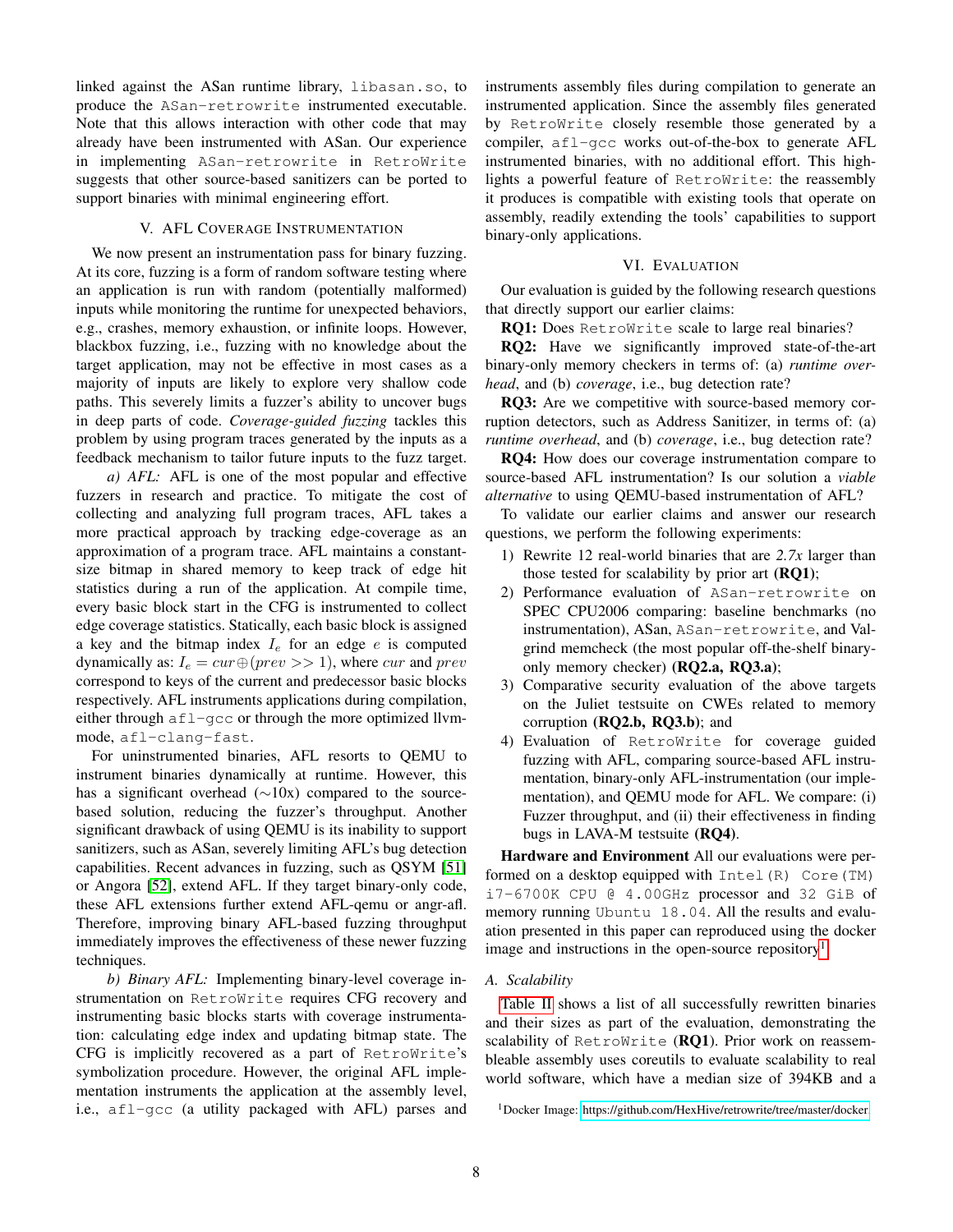<span id="page-8-0"></span>

| Binary             | <b>Test Suite</b> | Size |
|--------------------|-------------------|------|
| bzip2              | SPEC CPU2006      | 256K |
| gcc                | SPEC CPU2006      | 12M  |
| gobmk              | SPEC CPU2006      | 7.0M |
| h264ref            | SPEC CPU2006      | 1.9M |
| hmmer              | SPEC CPU2006      | 1.2M |
| <b>lbm</b>         | SPEC CPU2006      | 48K  |
| libquantum         | SPEC CPU2006      | 176K |
| mcf                | SPEC CPU2006      | 76K  |
| milc               | SPEC CPU2006      | 532K |
| perlbench          | SPEC CPU2006      | 4.0M |
| sjeng              | SPEC CPU2006      | 424K |
| sphinx_livepretend | SPEC CPU2006      | 804K |
| base <sub>64</sub> | LAVA-M            | 64K  |
| md5sum             | LAVA-M            | 76K  |
| uniq               | LAVA-M            | 64K  |
| who                | LAVA-M            | 576K |
| Juliet-CWE121      | Juliet            | 12M  |
| Juliet-CWE122      | Juliet            | 7.6M |
| Juliet-CWE124      | Juliet            | 3.5M |
| Juliet-CWE126      | Juliet            | 2.7M |
| Juliet-CWE127      | Juliet            | 3.4M |
| readelf            | Real-world        | 2.2M |
| bzip2              | Real-world        | 312K |
| file               | Real-world        | 668K |
| bsdtar             | Real-world        | 3.5M |
| pngfix             | Real-world        | 984K |
| tiff2rgba          | Real-world        | 1.4M |
| tcpdump            | Real-world        | 5.0M |

Table II: Overview of binaries rewritten by RetroWrite.

maximum size of 1.3MB. As [Table II](#page-8-0) shows, we evaluate on 12 binaries that are larger than a megabyte, with a median size of 1.09MB (*2.7x* larger) and maximum size of 12MB (*9.2x* larger). Consequently, we are confident that RetroWrite can rewrite arbitrary C binaries.

### *B. Memory Checker — Performance*

We evaluate the performance of ASan-retrowrite on the SPEC CPU2006 C benchmarks. Since the original benchmarks exhibit some memory safety violations, we applied patches provided in Google's Address Sanitizer repository [\[53\]](#page-14-15). The Google patch blacklists instrumentation of certain functions in perlbench, e.g., char \*move\_no\_asan, as they cause violations. Our initial evaluation of ASan-retrowrite reported a use-after-free in the above function, after which we manually removed ASan checks from the same function for evaluation. All code was compiled with options: -02 -std=gnu89 and gcc-5.4.0 and flags to produce position-independent executables. Valgrind was configured to track the same set of features as ASan.

Our evaluation indicates that on an average we are about 300% better than Valgrind, and 65% slower than ASan. We present a detailed view of our results in [Figure 3.](#page-8-1) The main reason for ASan's low-overhead when compared to other memory checkers is its highly optimized memory check instrumentation. Therefore, any additional overhead is clearly visible in long-running benchmarks. We identified the following as causes for the overhead of ASan-retrowrite when compared to ASan:

<span id="page-8-1"></span>

Figure 3: Evaluation on SPEC CPU2006 C Benchmarks. Mean Runtime (in s) for baseline (no instrumentation), ASan, ASan-retrowrite (our implementation), and Valgrind memcheck (state-of-the-art binary-only memory checker). Lower numbers indicate better performance.

- 1) Instrumentation Locations. ASan-retrowrite instruments more locations than source ASan. The compiler-based instrumentation removes some checks if it can prove accesses are safe.
- 2) Register Spills. As register allocation happens late during code generation, the compiler considers both the original code and the instrumentation, thereby generating better register allocation with fewer spills. ASan-retrowrite is limited to a conservative register liveness analysis and opportunistically uses dead registers to reduce register spills, but cannot change the register allocation scheme as a whole.
- 3) Optimized Checks Placement. To reduce register pressure, or flag recomputations, source-based ASan is free to move the memory check instrumentation (according to language semantics). However, our binary ASan cannot do this as hoisting checks is not always safe and needs more principled compiler-like analysis.
- 4) Loop Hoisting. Checking contiguous memory accesses in hot loops can be expensive. As a part of the optimization pipeline, a compiler may choose to hoist such checks out of the loop and perform a single check to reduce the overall overhead. Though possible, implementing such loop-hoisting mechanisms are a lot harder, mainly due to lack of abstractions such as loops in the binary level.

#### *C. Memory Checker — Coverage*

We compare our implementation of ASan-retrowrite against ASan and Valgrind on the Juliet test suite, a collection of test cases containing common vulnerabilities. Each test case has two variants: a *good* variant that does not contain a vulnerability and a *bad* variant that does. Tools are evaluated based on their capability to report errors on the bad cases while not flagging errors on the good ones. A *false positive* is when a tool reports a vulnerability on a good case. A *false*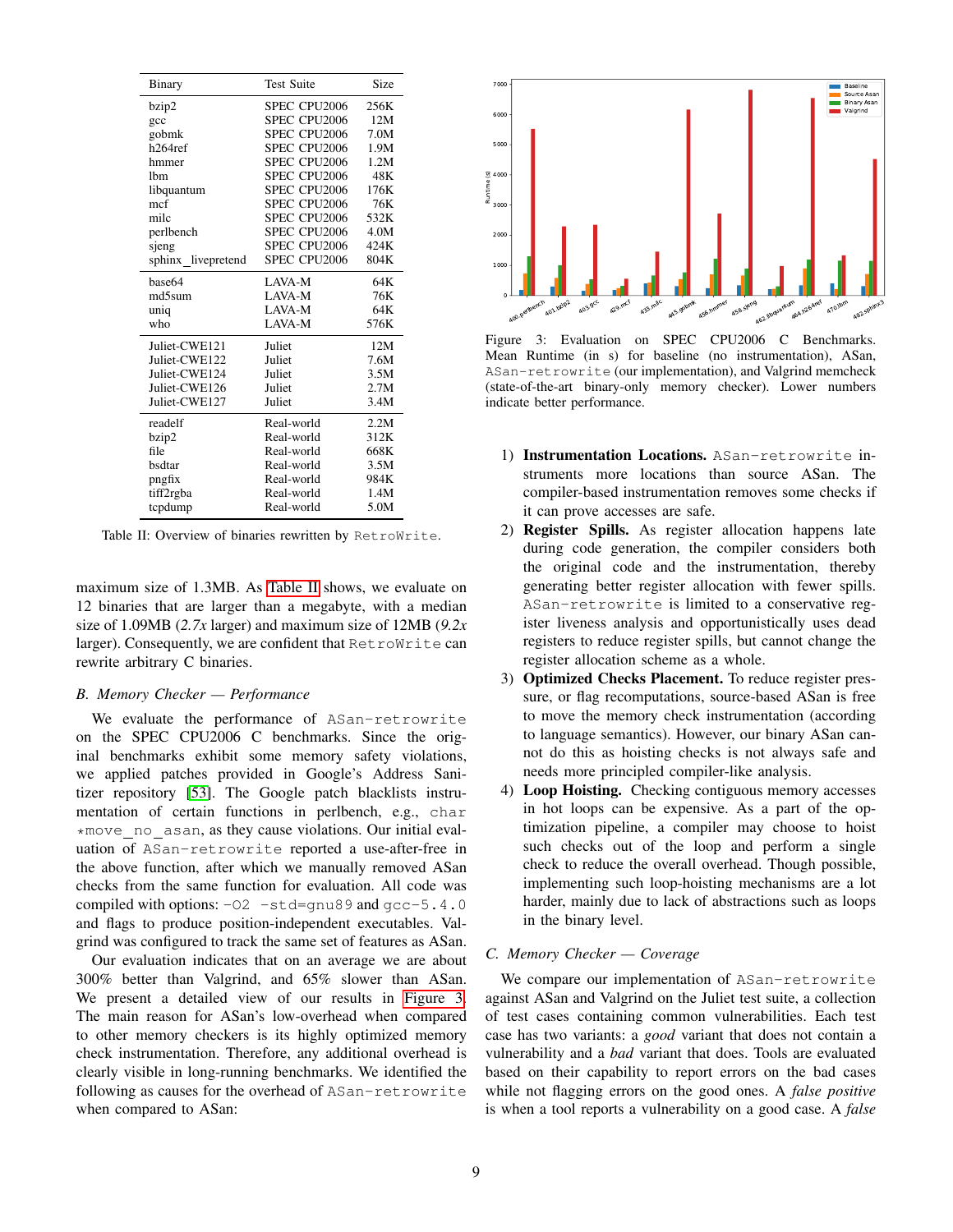<span id="page-9-1"></span>Table III: Overview of Bug Detection Rate on Juliet on CWEs related to memory corruption. False postive is when a system reports a bug in a testcase with no bug. False negative is when a system reports no bug in a testcase with a bug. Timeout is when the testcase fails to terminate in 3 seconds.

|                       | ASan     | <b>BASan</b> | Valgrind Memcheck |
|-----------------------|----------|--------------|-------------------|
| Total                 | 11,828   | 11,828       | 11,828            |
| True Positive         | 4,489    | 3,257        | 1,785             |
| True Negative         | 5,914    | 5,912        | 5,914             |
| <b>False Positive</b> | $\theta$ |              |                   |
| False Negative        | 1.382    | 2,614        | 4,086             |
| Timeout Vuln          | 43       | 43           | 43                |
| <b>Timeout Safe</b>   |          |              |                   |

<span id="page-9-2"></span>

Figure 4: Clusters comparing false negatives on Juliet for the three systems: ASan, ASan-retrowrite, and Valgrind memcheck. X and Y axes are categorical and represent CWEs. Numbers next to points denote the number of FN of system that belong the cluster. Explanation of CWEs are provided in [Table IV](#page-9-0)

|  |  |  |  | Table IV: CWE Descriptions |
|--|--|--|--|----------------------------|
|--|--|--|--|----------------------------|

<span id="page-9-0"></span>

| <b>CWE-ID</b>  | Description                                       |
|----------------|---------------------------------------------------|
| <b>CWE-121</b> | Stack-based Buffer Overflow                       |
| <b>CWE-122</b> | Heap-based Buffer Overflow                        |
| <b>CWE-124</b> | Buffer Underwrite ('Buffer Underflow')            |
| <b>CWE-126</b> | <b>Buffer Over-read</b>                           |
| <b>CWE-127</b> | Buffer Under-read                                 |
| <b>CWE-129</b> | Improper Validation of Array Index                |
| <b>CWE-131</b> | Incorrect Calculation of Buffer Size              |
| <b>CWE-135</b> | Incorrect Calculation of Multi-Byte String Length |
| <b>CWE-170</b> | Improper Null Termination                         |
| <b>CWE-193</b> | Off-by-one Error                                  |
| <b>CWE-805</b> | Buffer Access with Incorrect Length Value         |
| <b>CWE-806</b> | Buffer Access Using Size of Source Buffer         |
| <b>CWE-839</b> | Numeric Range Comparison Without Minimum Check    |

*negative* is when a tool misses an error on the bad case. Test cases are organized based on Common Weakness Enumeration (CWE), an ID that indicates the kind of vulnerability that the test case represents. We selected CWEs that represent memory corruption bugs, namely CWE121, CWE122, CWE124, CWE126, and CWE127, and compiled them with source ASan, ASan-retrowrite, and without any instrumentation for Valgrind memcheck. We run Valgrind memcheck with the same parameters as we did for the performance evaluation, i.e., disabling leak and uninitialized checks.

An overview of the accuracy of the three systems is shown in [Table III.](#page-9-1) All three systems perform equally well identifying true negatives and have 0 false positives, i.e., they do not report errors on any of the safe variants in the Juliet test suite. In terms of detecting vulnerable cases, ASan has the highest detection rate at 4,489/5,914, followed by ASan-retrowrite with 3,257/5,914, and finally Valgrind memcheck with 1,785/5,914. This reflects the trade-off made in adapting source ASan to a binary-only ASan-retrowrite. However, ASan-retrowrite is far more effective than Valgrind memcheck which is the stateof-the-art binary-only memory checker, making it a viable alternative to Valgrind memcheck for binary-only applications.

Finally, we analyze the false negatives qualitatively to identify common trends and differences in the kind of bugs missed by the three systems. [Figure 4](#page-9-2) clusters the false negatives based on the types of bugs missed, identified by the CWE assigned to the test cases. The descriptions of relevant CWE, taken from MITRE CWE database [\[54\]](#page-14-16), is summarized in [Table IV.](#page-9-0) The figure agrees with the general trend in accuracy of the three systems: source ASan, followed by ASan-retrowrite, and finally Valgrind memcheck. However, note the differences, e.g., both source ASan and ASan-retrowrite miss 38 bugs related to Heap-based Buffer Overflow (CWE122) arising due to Incorrect Calculation of Multi-Byte String Length (CWE135) while Valgrind memcheck misses none. This result is surprising as we do not expect a binary-only tool to detect bugs that a source-based solution fails to. On further inspection, we found that all the testcases in CWE135 trigger an overflow in the destination buffer through a call to wcscpy (the strcpy equivalent for wide-character strings), which is not intercepted by the ASan runtime library and hence is not instrumented. Adding support for this function allows ASan to detect these violations. Similarly, both the binary-only tools miss an equal number of Off-by-one Errors (CWE193) while source ASan misses none when its on the heap (CWE122) and misses far fewer when on the stack (CWE121). We attribute this difference to more accurate object size information available in source code, empowering compiler-based tools.

On the heap (CWE122), ASan-retrowrite has more false negatives than ASan, even though the redzone policy is identical. This is because ASan-retrowrite misses some checks on rep prefixed instructions, i.e., rep stos. This is commonly used to implement operations that loop over buffers, such as memcpy and memset. To guarantee that an overflow due to such instruction is caught,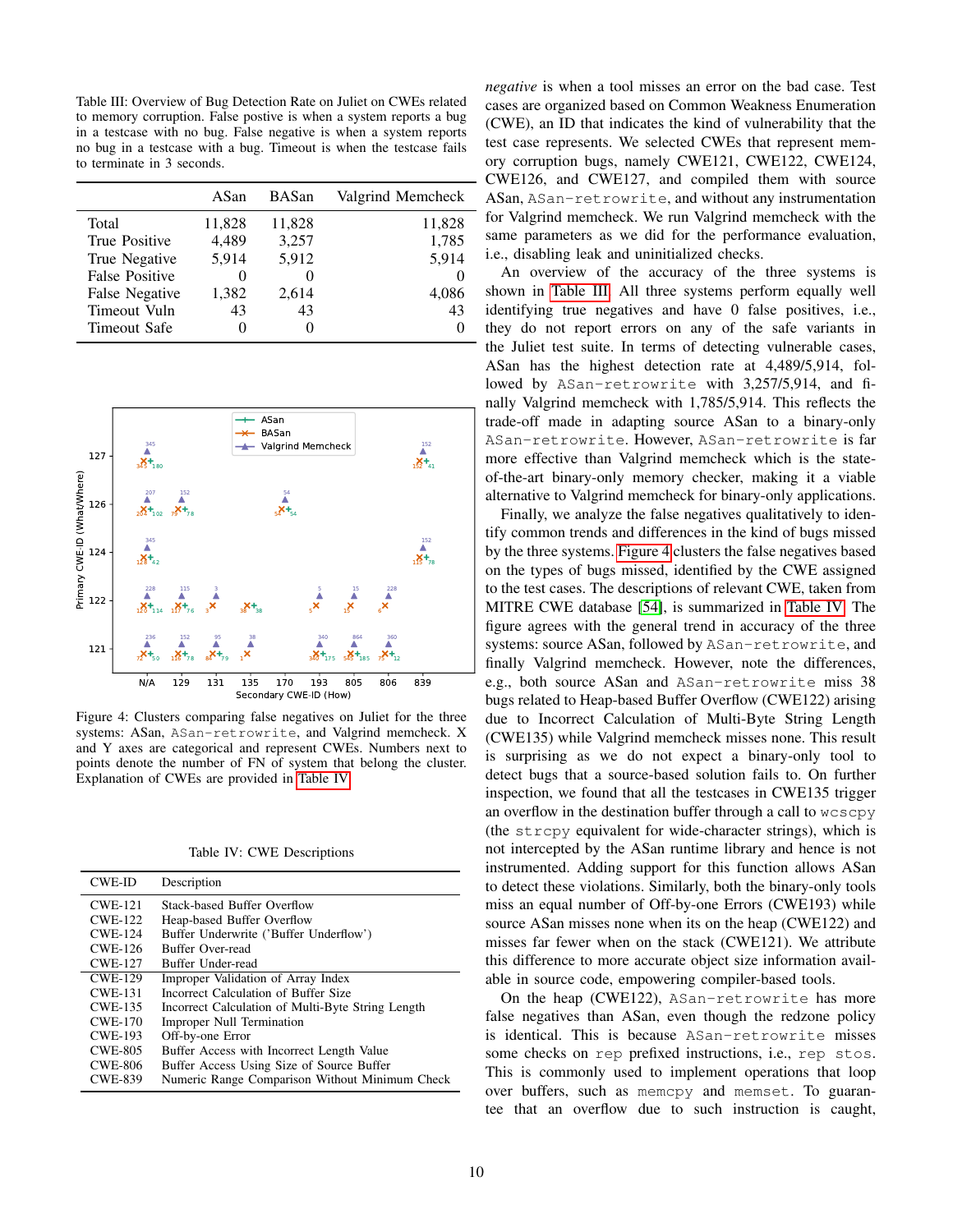ASan-retrowrite would need to check if any of the accesses are in the redzone by, e.g., checking if the first and last bytes accessed are within the allowed region. The current implementation only checks the first access and therefore misses some of the overflows that could otherwise be caught. Implementing support for rep prefixes requires additional engineering effort in our future work.

# *D. Fuzzer Evaluation*

To evaluate the effectiveness of our binary-only coverage instrumentation, we compare our approach against the current alternatives for instrumenting code to collect coverage. To summarize, we evaluate the following systems:

<span id="page-10-0"></span>

Figure 5: Box plot of fuzzing executions per second on LAVA-M across five, 24 hour trials. Legend: CF=afl-clang-fast, DI=afl-dyninst, G=afl-gcc, RW=afl-retrowrite (our solution), Q=QEMU. Higher numbers indicate better performance.

<span id="page-10-1"></span>

Figure 6: Box plot of fuzzing executions per second on real-world targets across five, 24 hour trials. Legend: CF=afl-clang-fast, DI=afldyninst, G=afl-gcc, RW=afl-retrowrite (our solution), Q=QEMU. Higher numbers indicate better performance.

- CF: Source code instrumentation at LLVM-IR level, through afl-clang-fast,
- G: Source code instrumentation at assembly level, through afl-gcc,
- Q: Runtime instrumentation through afl-qemu
- DI: Static rewriting through trampolines, through afl-dyninst, and
- RW: Static rewriting through afl-retrowrite (our solution).

As discussed, the number of executions per second (the fuzzer throughput) is important as exploring more inputs directly correlates to larger probability of finding bugs through fuzzing. The fuzzer throughput alone does not give us a complete picture as a high throughput can be achieved by not instrumenting the binary to collect coverage. Such a fuzzer would achieve low coverage and hence discover fewer bugs. Therefore we evaluate along two axes: (i) executions per second, and (ii) number of unique bugs triggered, on the LAVA-M benchmarks [\[11\]](#page-13-10). To compare real-world fuzzing performance, we also evaluate the above systems on seven different libraries: (i) readelf (binutils), (ii) bzip2, (iii) file, (iv) bsdtar (libarchive), (v) pngfix (libpng), (vi) tiff2rgba (libtiff), and (vii) tcpdump. All binaries are statically linked against their respective libraries to ensure both the executable and the library are instrumented to collect coverage. We were unable to run the md5sum binary from LAVA-M when compiled with  $af1-clang-fast$ : the resulting binary crashes (segfaults) on any input. Hence, this result for afl-clang-fast has been omitted.

Because of its randomness, a single fuzz trial does not give us a complete picture. We follow guidelines for fuzzing as presented in [\[55\]](#page-14-17) and conduct five trials with a 24-hour timeout per trial. For LAVA-M, the testcase included with the source is used as the initial seed for fuzzing. For fuzzing real-world applications, we used the testcases provided with the library as the initial fuzz seed (tcpdump), and fuzzing seeds included as a part of AFL for the other applications (readelf, bzip2, file, bsdtar, pngfix, tiff2rgba). The box plot for fuzzing performance across these trials is presented in [Figure 5](#page-10-0) and [Figure 6.](#page-10-1) For LAVA-M, the number of unique bugs found in each of the five trials is presented in the Appendix in [Table VI.](#page-14-18)

Our performance evaluation shows that  $afl$ -qemu is consistently the slowest mechanism for coverage instrumentation. This is expected as afl-qemu instruments the binary at runtime, incurring a higher overhead when compared to approaches that instrument statically. afl-dyninst has the highest throughput among the systems that we tested, outperforming compiler-based instrumentation, afl-clang-fast, on targets such as bzip2. This is surprising as we do not expect a trampoline-based binary rewriting solution to perform better than compiler-based instrumentation. This is likely due to the coverage instrumentation by afl-dyninst being ineffective at guiding the fuzzer through deeper program paths, thereby achieving a shallow coverage and a larger number of executions per second. Our evaluation of discovered bugs indicates that this is in-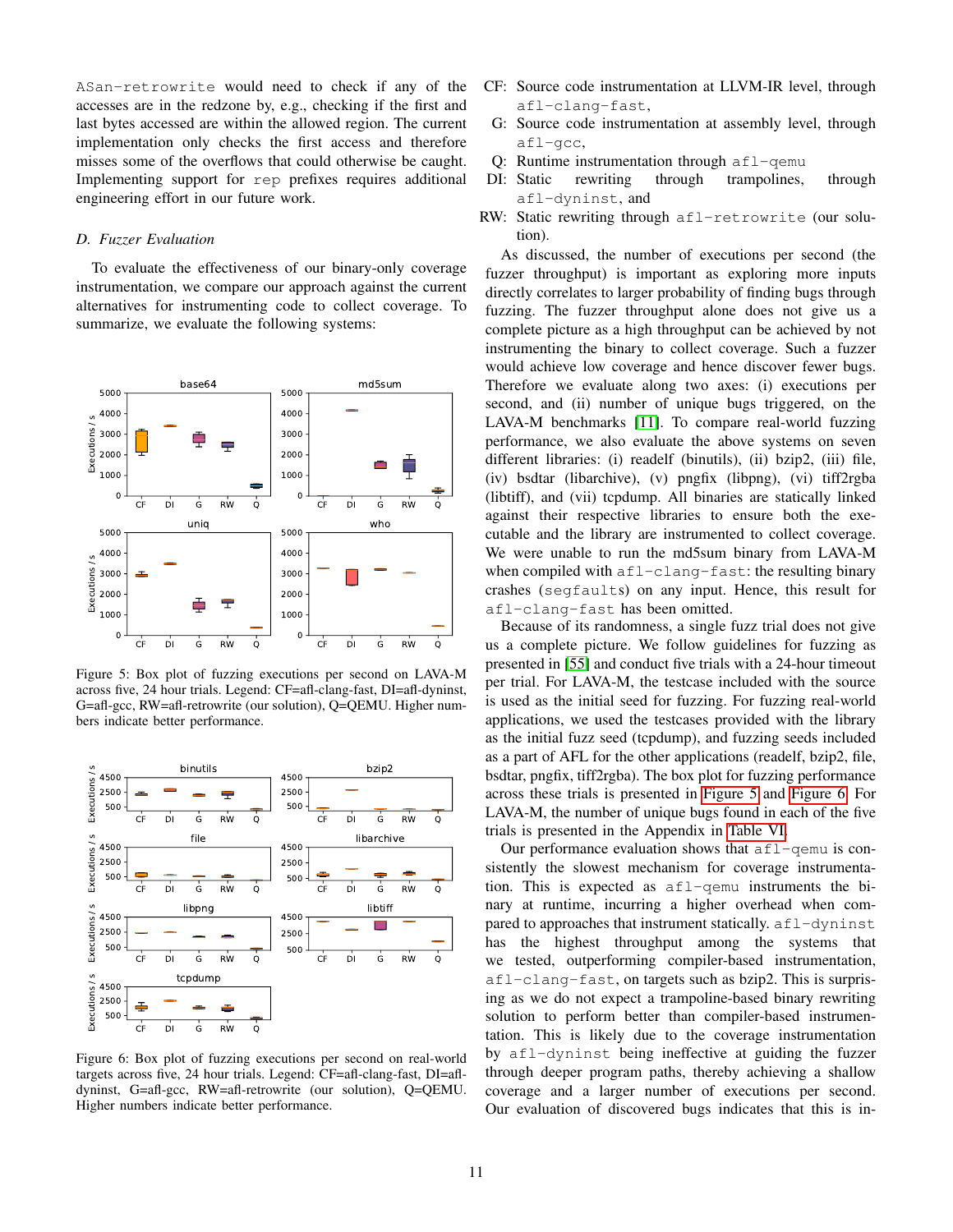<span id="page-11-2"></span>Table V: Overview of p-values from Mann-Whitney U Test, comparing afl-retrowrite (RW) v/s afl-gcc (G), and afl-retrowrite (RW) v/s aff-qemu (Q).  $p < 0.05$  indicates the results are statistically significant. Values rounded to third decimal place.

|                                                                         |                                                             | $RW$ v/s $O$                                                                                                                       | $RW$ v/s $G$                                                |                                                                                                                                                |  |
|-------------------------------------------------------------------------|-------------------------------------------------------------|------------------------------------------------------------------------------------------------------------------------------------|-------------------------------------------------------------|------------------------------------------------------------------------------------------------------------------------------------------------|--|
|                                                                         | U-value                                                     | Means                                                                                                                              | U-value                                                     | Means                                                                                                                                          |  |
| binutils<br>bzip2<br>file<br>libarchive<br>libpng<br>libtiff<br>tcpdump | 0.006<br>0.010<br>0.006<br>0.006<br>0.006<br>0.006<br>0.006 | 2298.81/216.07<br>104.91/<br>48.65<br>568.46 / 58.26<br>1124.81/353.22<br>1783.53 / 285.75<br>3775.38 / 1503.9<br>1498.07 / 131.35 | 0.105<br>0.018<br>0.417<br>0.265<br>0.417<br>0.500<br>0.417 | 2298.81/1962.40<br>104.91/<br>172.52<br>539.57<br>568.467<br>1124.81/<br>971.91<br>1783.53 / 1759.76<br>3775.38 / 3589.85<br>1498.07 / 1525.01 |  |
| base <sub>64</sub><br>md5sum<br>uniq<br>who                             | 0.006<br>0.006<br>0.006<br>0.006                            | 2456.39 / 429.99<br>1486.15/258.69<br>1684.75 / 372.38<br>2895.17/445.28                                                           | 0.071<br>0.338<br>0.148<br>0.047                            | 2456.39 / 2764.03<br>1486.15 / 1379.45<br>1684.75 / 1464.21<br>2895.17/3067.26                                                                 |  |

deed the case: afl-dyninst fails to find bugs despite having a high fuzzing throughput. The other three systems, afl-clang-fast, afl-gcc, and afl-retrowrite achieve similar throughputs across all runs.

Due to fuzzing randomness, we need a statistical test to determine if the deviations in throughput values are statistically significant or just an artifact of the randomness. To do so, we perform Mann-Whitney U test as suggested by Kless et al. [\[55\]](#page-14-17). We compare afl-retrowrite v/s afl-qemu and  $af1-qcc$  in [Table V.](#page-11-2) All *p*-values comparing binary AFL and QEMU are  $< 0.05$  indicating that the difference in performance is statistically significant, while  $p$ -values comparing binary and source AFL are  $> 0.05$  indicating that the differences in performance are likely due to the fuzzer's randomness. Consequently, we conclude that our binary version improves over QEMU. Performance of afl-retrowrite is within measurement noise of source AFL. Note the repeated p-value of 0.006, which corresponds to the smallest achievable value for tests with 5 runs, indicating that each single element of array A is smaller than any element of array B.

The number of bugs discovered by AFL directly shows the effectiveness of coverage instrumentation and fuzzer throughput. Appendix [Table VI](#page-14-18) shows that the QEMU-based instrumentation, afl-qemu, only finds two bugs in a single run of uniq. The low throughput of afl-qemu prevents the fuzzer from exploring a large input space and achieving high coverage leading to lower number of bugs found. In contrast, afl-dyninst has high throughput, but fails to find many bugs in our evaluation: only finding a total of 3 bugs across all runs on base64. This is likely due to ineffective (or incomplete) coverage instrumentation, preventing the fuzzer from exploring deeper paths. Finally, afl-retrowrite and the two source-based solutions, afl-clang-fast and afl-gcc, discover a similar number of unique bugs across all the runs and benchmarks (barring the failed evaluation of afl-clang-fast on md5sum benchmark). Our evaluation shows that our solution, afl-retrowrite, is a viable alternative to afl-qemu for binary-only applications and is identical to source-based solutions, both in terms of performance and bug-finding capabilities.

# VII. DISCUSSION

<span id="page-11-0"></span>*a) Support for C++ Binaries:* The current implementation of RetroWrite cannot rewrite C++ binaries safely. This is primarily due to missing symbolization for C++ exception handlers. Information required to unwind stack-frames are stored in compressed DWARF format [\[56\]](#page-14-19) which contain code references that we do not symbolize. This is in line with previous work on reassembleable assembly and a limitation shared by all current approaches. Theoretically, RetroWrite does support C++ binaries that do not involve exception handling. However, this has not been tested extensively. We leave the engineering effort of adding support for exception handling as future work.

*b) Closing the Performance Gap:* Although ASan-retrowrite is significantly faster than Valgrind memcheck, there is still a slowdown when compared to ASan. Our current ASan-retrowrite instrumentation is directly taken from assembly generated by the compiler for instrumenting several crafted test cases. We did not invest additional effort in hand-optimizing assembly. Therefore, our current ASan-retrowrite instrumentation may not be the most optimized version possible. Another opportunity to reduce overhead is to remove unnecessary checks when a memory access is known to be safe, e.g., accessing variables on stack through constant offsets from the stack top. We notice through a preliminary study that ASan-retrowrite instruments about 50% - 70% more checks than ASan.

*c) Limitations of* ASan-retrowrite*:* The limitations of ASan-retrowrite on stack and global sections are fundamental to static binary rewriting. To improve precision on stack and data sections, we may need to trade-off soundness or scalability. Though the above holds for the general case, a *soundy* analysis may work for most compiler generated binaries, and it may still be possible to push towards higher precision without introducing false positives. One attractive option is to use local symbolic execution to track base-pointers and disambiguate references. We leave this as an option for future work.

*d) Obfuscation:* To protect intellectual property, some vendors ship obfuscated binaries. Our framework does not address obfuscation. Binary unpacking is usually specific to the obfuscation scheme used; and an obfuscated binary may be rewritten by RetroWrite, after it is pre-processed by a de-obfuscation step [\[57\]](#page-14-20), [\[58\]](#page-14-21). Similar to other efforts in binary analysis, we do not consider adversarial binaries, i.e., binaries crafted to defeat rewriting efforts.

### VIII. RELATED WORK

<span id="page-11-1"></span>In this section we discuss related work that are both complementary and orthogonal to our efforts in rewriting, fuzzing instrumentation, and memory checker.

*a) Fuzzing:* RetroWrite allows seamless implementation of binary AFL without any changes being made to the original AFL framework itself. This enables any advancements made towards improving AFL to be integrated into our binary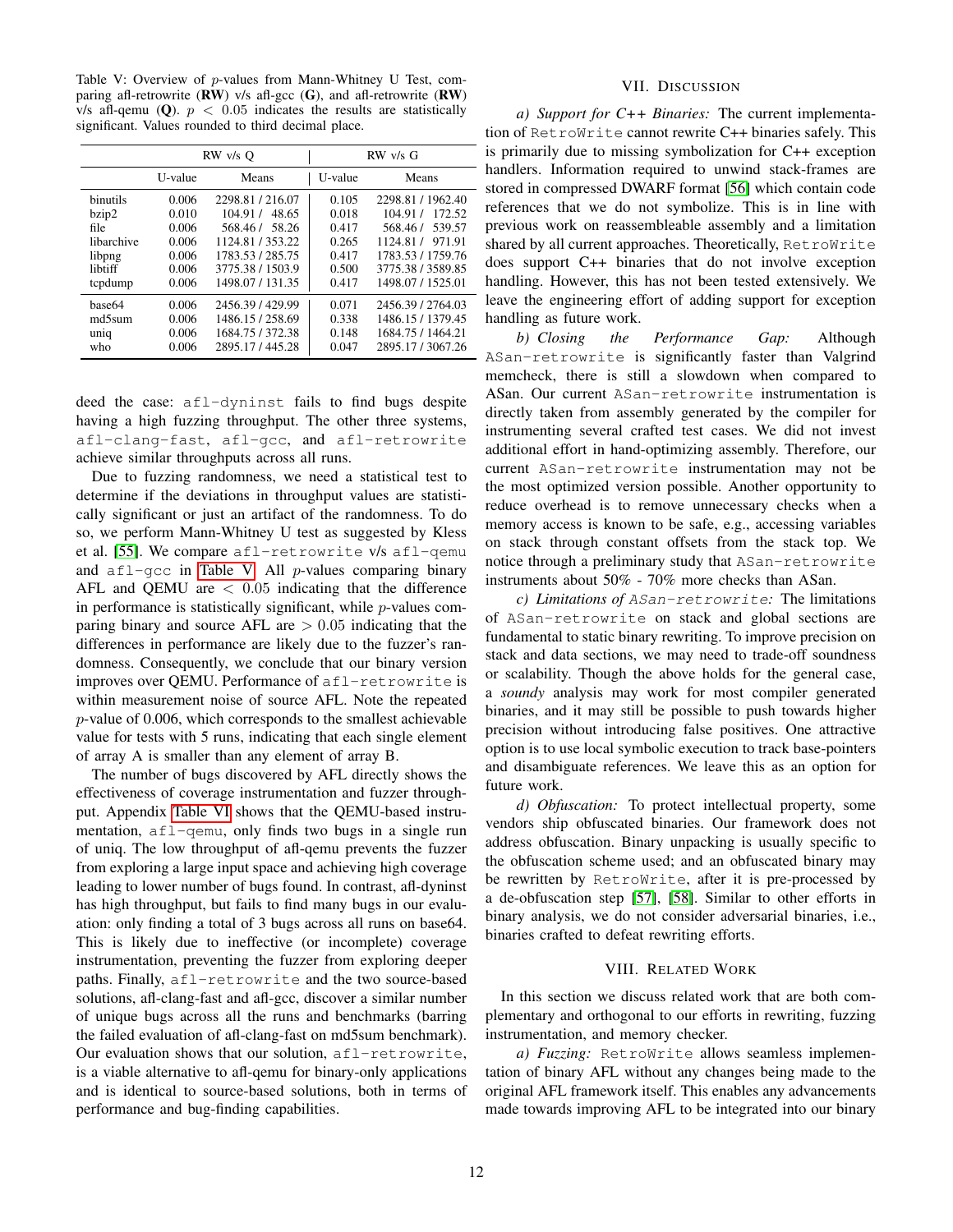AFL solution without any additional effort. These advancements could range from smarter seed selection [\[59\]](#page-14-22), [\[60\]](#page-14-23), [\[61\]](#page-14-24) to even transformational fuzzing [\[62\]](#page-14-25).

*b) Binary Rewriting:* Several approaches to binary rewriting have been proposed, these can be broadly divided into two categories based on time of instrumentation: (a) Dynamic Binary Translation (DBT) based approaches [\[10\]](#page-13-9), [\[26\]](#page-13-25), [\[63\]](#page-14-26),  $[29]$ ,  $[30]$ ,  $[15]$  that instrument the binary at runtime, and (b) Static binary rewriting based approaches [\[14\]](#page-13-13), [\[16\]](#page-13-15), [\[31\]](#page-13-30), [\[12\]](#page-13-11), [\[13\]](#page-13-12), [\[15\]](#page-13-14), [\[32\]](#page-13-31) that instrument binaries on disk. While DBT-based approaches are scalable and widely used for real-world rewriting, they have higher overhead making them unsuitable for highly performant instrumentation. Static binary rewriting approaches have been limited to smaller binaries, have higher memory or runtime overhead, or are limited by the types of transformations that they support.

*c) Reassembleable Assembly:* RetroWrite uses reassembleable assembly at its core to perform rewriting. Reassembleable assembly was first introduced by Uroboros [\[13\]](#page-13-12) and then improved upon by ramblr [\[12\]](#page-13-11). As noted by Wang et al. [\[12\]](#page-13-11) symbolizing a binary is undecidable in general as it requires analysis to distinguish between scalars and references statically, which was shown undecidable [\[33\]](#page-13-32). Our work is inspired by these existing approaches, but we *trade-off generality for soundness* and target position-independent code. Consequently, while we are limited to position-independent code, we ensure that RetroWrite is correct by construction, not requiring any heuristics. Furthermore, our approach is scalable to rewrite larger, real-world applications. Lastly, both Uroboros and ramblr focus on rewriting x86 32-bit binaries (and had symbolization false negatives on 64-bit binaries); whereas RetroWrite focuses on x86-64 bit PIC binaries.

*d) Disassembly and Control Flow Recovery:* Most binary analyses use disassembly as a first step in the tool-chain. For architectures that allow variable length instructions and intermixing of code and data, disassembling an executable is an undecidable problem as it requires analysis to make this distinction between code and data. Two established techniques in disassembly are linear sweep and recursive descent and are discussed in depth by Schwarz et al. [\[19\]](#page-13-18). As pointed out by Andriesse et al. [\[25\]](#page-13-24), achieving high-level of disassembly accuracy for mainstream compilers, such as clang, gcc, and Visual Studio, is possible with techniques such as linear sweep even when the binary is optimized. Surprisingly, their evaluation shows that linear sweep as implemented in objdump outperforms tools that use more sophisticated techniques. Though our current implementation uses linear sweep and has been sufficient for all our evaluations, we can reuse existing tools [\[20\]](#page-13-19), [\[21\]](#page-13-20) to handle other edge-cases.

Control-flow recovery [\[64\]](#page-14-27), [\[65\]](#page-14-28), [\[66\]](#page-14-29), [\[67\]](#page-14-30), [\[68\]](#page-14-31) improves disassembly coverage and vice-versa, and therefore is implemented as tightly coupled passes in angr [\[23\]](#page-13-22). RetroWrite does not require precise recovery of the CFG as indirect calls and jumps are symbolized at the program point where the address is taken, rather than at the point of control-flow transfer. However, the rewriter API can support a richer set of

transformations at basic block granularity with a more precise CFG if the desired instrumentation requires it.

*e) Function Identification:* Modern approaches [\[39\]](#page-14-1), [\[40\]](#page-14-2), [\[41\]](#page-14-3), [\[42\]](#page-14-4) use machine learning to detect function start and sizes. Tools such as IDA [\[20\]](#page-13-19) and radare [\[21\]](#page-13-20) implement architecture and compiler specific heuristics to detect function boundaries. These techniques have different trade-offs in terms of precision and accuracy. Any of these existing techniques may be reused in our framework, as a pre-processing step, to support instrumentation of stripped binaries. Note that the accuracy of function identification does not affect our rewriting correctness, but has implications on the instrumentation API, e.g., a function level instrumentation pass may miss instrumenting some functions if they are not identified.

*f) Variable and Type Information Recovery:* Recovering types and variable information is an important step in decompilation as it leads to more natural looking code, and hence much effort has been spent on this subject [\[46\]](#page-14-8), [\[47\]](#page-14-9), [\[48\]](#page-14-10), [\[49\]](#page-14-11). These techniques are inherently geared towards readability and can tolerate some degree of unsoundness. Any of these techniques can be used to identify stack variables and instrument ASan-retrowrite checks at a finer-granularity. However, this is a trade-off between precision and soundness of error reporting. Any errors in variable recovery may lead to false positives, which may or may not be desirable based on an individual use-case.

### IX. CONCLUSION

RetroWrite is a principled, zero-cost rewriter for PIC binaries. To aid fuzzing blackbox binaries, we develop two instrumentation passes in RetroWrite: (i) ASan-retrowrite, a binary-only memory checker, based on and compatible with ASan, and (ii) binary-AFL to collect coverage for greybox fuzzing. We show that ASan-retrowrite is significantly better than the current state-of-the-art binary-only memory checker, Valgrind memcheck, both in terms of performance and coverage. ASan-retrowrite is compatible with ASan, thereby allowing users to selectively rewrite closed-source parts of code with ASan-retrowrite while compiling the rest of the code with ASan. For coverage-guided fuzzing, our binary-only AFL instrumentation is at least as good as the source-based AFL instrumentation, and far better than the current coverage collection for blackbox binaries using QEMU. RetroWrite is open source: [https://github.com/](https://github.com/HexHive/retrowrite/) [HexHive/retrowrite/](https://github.com/HexHive/retrowrite/).

#### X. ACKNOWLEDGEMENTS

We thank our shepherd Brendan Dolan-Gavitt and the anonymous reviewers for their insightful comments. This research was supported by ONR award N00014-17-1-2513 and by NSF CNS-1801601. Any opinions, findings, and conclusions or recommendations expressed in this material are those of the authors and do not necessarily reflect the views of our sponsors.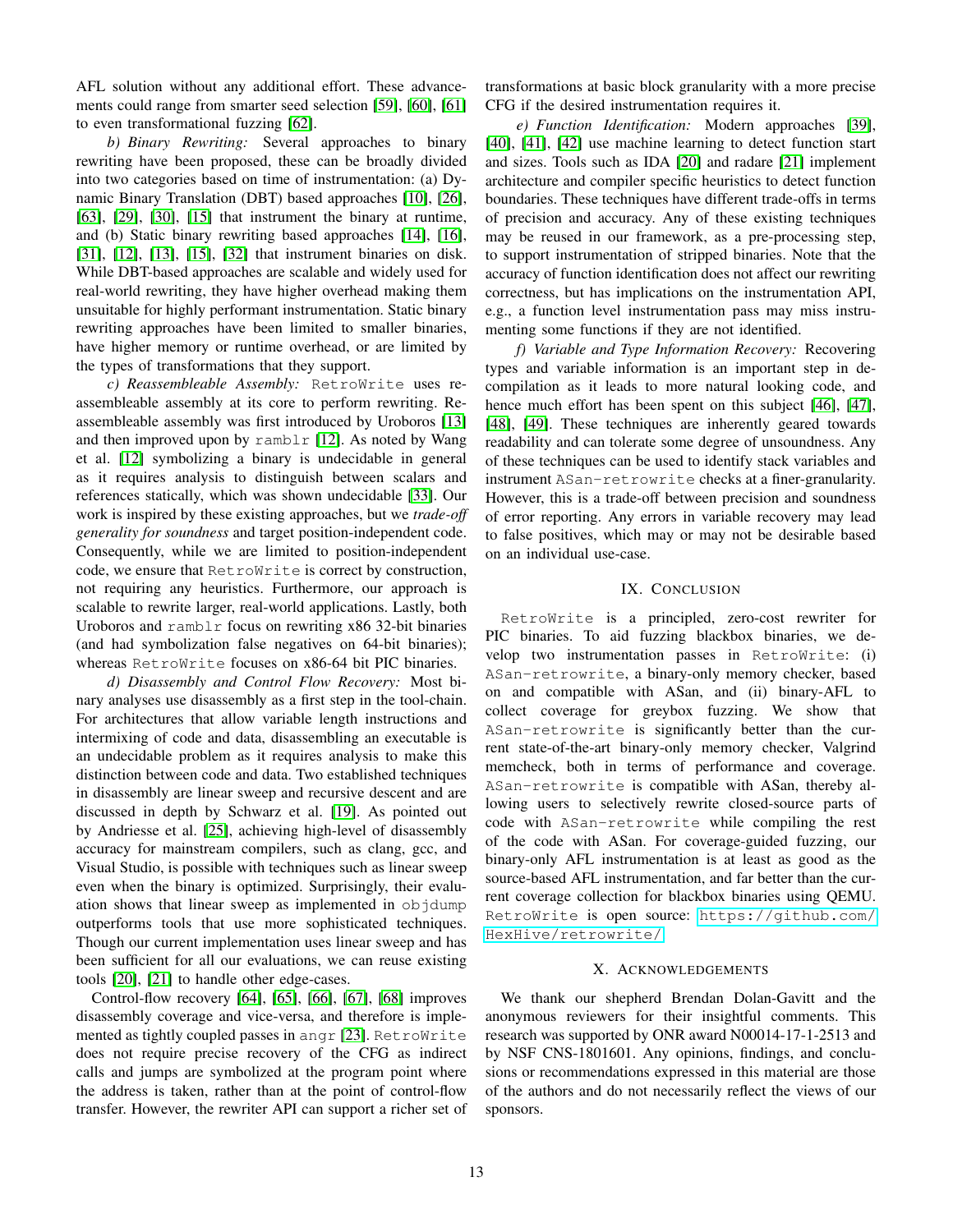#### **REFERENCES**

- <span id="page-13-0"></span>[1] S. Bhatkar, D. C. DuVarney, and R. Sekar, "Address obfuscation: An efficient approach to combat a broad range of memory error exploits," in *Proceedings of the 12th USENIX Security Symposium, Washington, D.C., USA, August 4-8, 2003*. USENIX Association, 2003.
- <span id="page-13-1"></span>[2] M. Corporation, "A detailed description of the data execution prevention (dep) feature in windows xp service pack 2, windows xp tablet pc edition 2005, and windows server 2003," [https://support.microsoft.com/en-us/](https://support.microsoft.com/en-us/kb/875352) [kb/875352,](https://support.microsoft.com/en-us/kb/875352) 2013.
- <span id="page-13-2"></span>[3] C. Cowan, "Stackguard: Automatic adaptive detection and prevention of buffer-overflow attacks," in *Proceedings of the 7th USENIX Security Symposium, San Antonio, TX, USA, January 26-29, 1998*, A. D. Rubin, Ed. USENIX Association, 1998.
- <span id="page-13-3"></span>[4] M. Abadi, M. Budiu, U. Erlingsson, and J. Ligatti, "Control-flow integrity," in *Proceedings of the 12th ACM Conference on Computer and Communications Security, CCS 2005, Alexandria, VA, USA, November 7-11, 2005*, V. Atluri, C. A. Meadows, and A. Juels, Eds. ACM, 2005, pp. 340–353.
- <span id="page-13-4"></span>[5] N. Burow, S. A. Carr, J. Nash, P. Larsen, M. Franz, S. Brunthaler, and M. Payer, "Control-flow integrity: Precision, security, and performance," *CSUR*, 2017.
- <span id="page-13-5"></span>[6] M. Zalewski, "american fuzzy lop," 2017, [Online; accessed 1- December-2018]. [Online]. Available:<http://lcamtuf.coredump.cx/afl/>
- <span id="page-13-6"></span>[7] K. Serebryany, D. Bruening, A. Potapenko, and D. Vyukov, "Addresssanitizer: A fast address sanity checker," in *2012 USENIX Annual Technical Conference, Boston, MA, USA, June 13-15, 2012*, G. Heiser and W. C. Hsieh, Eds. USENIX Association, 2012, pp. 309–318.
- <span id="page-13-7"></span>[8] "Radamsa," [https://gitlab.com/akihe/radamsa,](https://gitlab.com/akihe/radamsa) accessed: 2018-11-24.
- <span id="page-13-8"></span>[9] "Afl blackbox," [Online; accessed 1-December-2018]. [Online]. Available: [https://github.com/mirrorer/afl/tree/master/qemu](https://github.com/mirrorer/afl/tree/master/qemu_mode) mode
- <span id="page-13-9"></span>[10] N. Nethercote and J. Seward, "Valgrind: a framework for heavyweight dynamic binary instrumentation," in *Proceedings of the ACM SIGPLAN 2007 Conference on Programming Language Design and Implementation, San Diego, California, USA, June 10-13, 2007*, J. Ferrante and K. S. McKinley, Eds. ACM, 2007, pp. 89–100.
- <span id="page-13-10"></span>[11] B. Dolan-Gavitt, P. Hulin, E. Kirda, T. Leek, A. Mambretti, W. K. Robertson, F. Ulrich, and R. Whelan, "LAVA: large-scale automated vulnerability addition," in *IEEE Symposium on Security and Privacy, SP 2016, San Jose, CA, USA, May 22-26, 2016*. IEEE Computer Society, 2016, pp. 110–121.
- <span id="page-13-11"></span>[12] R. Wang, Y. Shoshitaishvili, A. Bianchi, A. Machiry, J. Grosen, P. Grosen, C. Kruegel, and G. Vigna, "Ramblr: Making reassembly great again," in *24th Annual Network and Distributed System Security Symposium, NDSS 2017, San Diego, California, USA, February 26 - March 1, 2017*. The Internet Society, 2017.
- <span id="page-13-12"></span>[13] S. Wang, P. Wang, and D. Wu, "Reassembleable disassembling," in *24th USENIX Security Symposium, USENIX Security 15, Washington, D.C., USA, August 12-14, 2015.*, J. Jung and T. Holz, Eds. USENIX Association, 2015, pp. 627–642.
- <span id="page-13-13"></span>[14] P. O'Sullivan, K. Anand, A. Kotha, M. Smithson, R. Barua, and A. D. Keromytis, "Retrofitting security in COTS software with binary rewriting," in *Future Challenges in Security and Privacy for Academia and Industry - 26th IFIP TC 11 International Information Security Conference, SEC 2011, Lucerne, Switzerland, June 7-9, 2011. Proceedings*, ser. IFIP Advances in Information and Communication Technology, J. Camenisch, S. Fischer-Hübner, Y. Murayama, A. Portmann, and C. Rieder, Eds., vol. 354. Springer, 2011, pp. 154–172.
- <span id="page-13-14"></span>[15] A. R. Bernat and B. P. Miller, "Anywhere, any-time binary instrumentation," in *Proceedings of the 10th ACM SIGPLAN-SIGSOFT workshop on Program analysis for software tools, PASTE'11, Szeged, Hungary, September 5-9, 2011*, J. Foster and L. L. Pollock, Eds. ACM, 2011, pp. 9–16.
- <span id="page-13-15"></span>[16] Z. Deng, X. Zhang, and D. Xu, "BISTRO: binary component extraction and embedding for software security applications," in *Computer Security - ESORICS 2013 - 18th European Symposium on Research in Computer Security, Egham, UK, September 9-13, 2013. Proceedings*, ser. Lecture Notes in Computer Science, J. Crampton, S. Jajodia, and K. Mayes, Eds., vol. 8134. Springer, 2013, pp. 200–218.
- <span id="page-13-16"></span>[17] "Afl dyninst," [Online; accessed 1-December-2018]. [Online]. Available: <https://github.com/vrtadmin/moflow/tree/master/afl-dyninst>
- <span id="page-13-17"></span>[18] D. Bruening and Q. Zhao, "Practical memory checking with dr. memory," in *Proceedings of the 9th Annual IEEE/ACM International Sympo-*

*sium on Code Generation and Optimization*, ser. CGO '11. Washington, DC, USA: IEEE Computer Society, 2011, pp. 213–223.

- <span id="page-13-18"></span>[19] B. Schwarz, S. K. Debray, and G. R. Andrews, "Disassembly of executable code revisited," in *9th Working Conference on Reverse Engineering (WCRE 2002), 28 October - 1 November 2002, Richmond, VA, USA*, A. van Deursen and E. Burd, Eds. IEEE Computer Society, 2002, pp. 45–54.
- <span id="page-13-19"></span>[20] "Ida pro," [https://www.hex-rays.com/products/ida/,](https://www.hex-rays.com/products/ida/) accessed: 2018-11- 24.
- <span id="page-13-20"></span>[21] "Radare," [http://rada.re/r/,](http://rada.re/r/) accessed: 2018-11-24.
- <span id="page-13-21"></span>[22] V. 35, "binary.ninja : a reversing engineering platform," [https://binary.](https://binary.ninja/) [ninja/,](https://binary.ninja/) accessed: 2018-11-24.
- <span id="page-13-22"></span>[23] Y. Shoshitaishvili, R. Wang, C. Salls, N. Stephens, M. Polino, A. Dutcher, J. Grosen, S. Feng, C. Hauser, C. Krügel, and G. Vigna, "SOK: (state of) the art of war: Offensive techniques in binary analysis," in *IEEE Symposium on Security and Privacy, SP 2016, San Jose, CA, USA, May 22-26, 2016*. IEEE Computer Society, 2016, pp. 138–157.
- <span id="page-13-23"></span>[24] R. Wartell, Y. Zhou, K. W. Hamlen, M. Kantarcioglu, and B. M. Thuraisingham, "Differentiating code from data in x86 binaries," in *Machine Learning and Knowledge Discovery in Databases - European Conference, ECML PKDD 2011, Athens, Greece, September 5-9, 2011, Proceedings, Part III*, ser. Lecture Notes in Computer Science, D. Gunopulos, T. Hofmann, D. Malerba, and M. Vazirgiannis, Eds., vol. 6913. Springer, 2011, pp. 522–536.
- <span id="page-13-24"></span>[25] D. Andriesse, X. Chen, V. van der Veen, A. Slowinska, and H. Bos, "An in-depth analysis of disassembly on full-scale x86/x64 binaries," in *25th USENIX Security Symposium, USENIX Security 16, Austin, TX, USA, August 10-12, 2016.*, T. Holz and S. Savage, Eds. USENIX Association, 2016, pp. 583–600.
- <span id="page-13-25"></span>[26] H. Patil, R. S. Cohn, M. Charney, R. Kapoor, A. Sun, and A. Karunanidhi, "Pinpointing representative portions of large intel® itanium® programs with dynamic instrumentation," in *37th Annual International Symposium on Microarchitecture (MICRO-37 2004), 4-8 December 2004, Portland, OR, USA*. IEEE Computer Society, 2004, pp. 81–92.
- <span id="page-13-26"></span>[27] D. Bruening, T. Garnett, and S. P. Amarasinghe, "An infrastructure for adaptive dynamic optimization," in *1st IEEE / ACM International Symposium on Code Generation and Optimization (CGO 2003), 23-26 March 2003, San Francisco, CA, USA*, R. Johnson, T. Conte, and W. W. Hwu, Eds. IEEE Computer Society, 2003, pp. 265–275.
- <span id="page-13-27"></span>[28] B. Derek, G. AI, A.-J. Chris, G. E. Edmund, and Z. Kevin, "Building dynammic tools with dynamorio on x86 and armv8," [https://github.com/DynamoRIO/dynamorio/releases/download/release](https://github.com/DynamoRIO/dynamorio/releases/download/release_7_0_0_rc1/DynamoRIO-tutorial-feb2017.pdf) 7 0 0 [rc1/DynamoRIO-tutorial-feb2017.pdf,](https://github.com/DynamoRIO/dynamorio/releases/download/release_7_0_0_rc1/DynamoRIO-tutorial-feb2017.pdf) 2018, [Online; accessed 28-Feb-2018].
- <span id="page-13-28"></span>[29] F. Bellard, "Qemu, a fast and portable dynamic translator," in *Proceedings of the FREENIX Track: 2005 USENIX Annual Technical Conference, April 10-15, 2005, Anaheim, CA, USA*. USENIX, 2005, pp. 41–46.
- <span id="page-13-29"></span>[30] M. Payer and T. R. Gross, "Fine-grained user-space security through virtualization," in *ACM International Conference on Virtual Execution Environments*, 2011.
- <span id="page-13-30"></span>[31] M. Smithson, K. Elwazeer, K. Anand, A. Kotha, and R. Barua, "Static binary rewriting without supplemental information: Overcoming the tradeoff between coverage and correctness," in *20th Working Conference on Reverse Engineering, WCRE 2013, Koblenz, Germany, October 14-* 17, 2013, R. Lämmel, R. Oliveto, and R. Robbes, Eds. IEEE Computer Society, 2013, pp. 52–61.
- <span id="page-13-31"></span>[32] E. Bauman, Z. Lin, and K. W. Hamlen, "Superset disassembly: Statically rewriting x86 binaries without heuristics," in *25th Annual Network and Distributed System Security Symposium, NDSS 2018, San Diego, California, USA, February 18-21, 2018*. The Internet Society, 2018.
- <span id="page-13-32"></span>[33] R. N. Horspool and N. Marovac, "An approach to the problem of detranslation of computer programs," *Comput. J.*, vol. 23, no. 3, pp. 223–229, 1980.
- <span id="page-13-33"></span>[34] "Ubuntu Newsletter," [https://lists.ubuntu.com/archives/ubuntu-devel/](https://lists.ubuntu.com/archives/ubuntu-devel/2017-June/039816.html) [2017-June/039816.html,](https://lists.ubuntu.com/archives/ubuntu-devel/2017-June/039816.html) accessed: 2018-11-24.
- <span id="page-13-34"></span>[35] "Fedora Harden All Packages," [https://fedoraproject.org/wiki/Changes/](https://fedoraproject.org/wiki/Changes/Harden_All_Packages) Harden\_All\_[Packages,](https://fedoraproject.org/wiki/Changes/Harden_All_Packages) accessed: 2018-11-24.
- <span id="page-13-35"></span>[36] "Gentoo Profiles 17.0," [https://www.gentoo.org/support/news-items/](https://www.gentoo.org/support/news-items/2017-11-30-new-17-profiles.html) [2017-11-30-new-17-profiles.html,](https://www.gentoo.org/support/news-items/2017-11-30-new-17-profiles.html) accessed: 2018-11-24.
- <span id="page-13-36"></span>[37] "Android Lollipop Security Enhancements," [https://source.android.com/](https://source.android.com/security/enhancements/enhancements50.html) [security/enhancements/enhancements50.html,](https://source.android.com/security/enhancements/enhancements50.html) accessed: 2018-11-24.